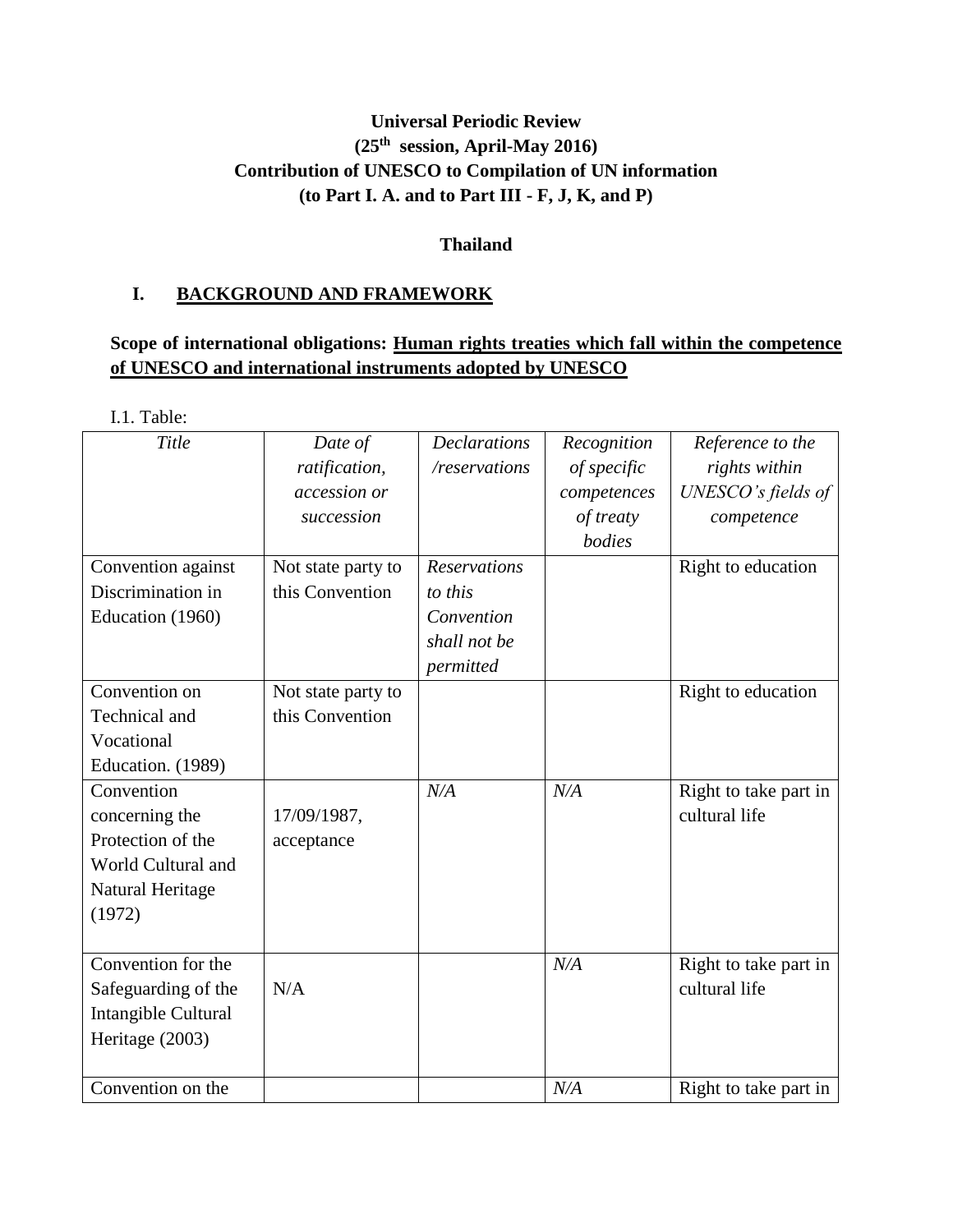| Protection and        | N/A |  | cultural life |
|-----------------------|-----|--|---------------|
| Promotion of the      |     |  |               |
| Diversity of Cultural |     |  |               |
| Expressions (2005)    |     |  |               |
|                       |     |  |               |

# **II. INPUT TO PART III. IMPLEMENTATION OF INTERNATIONAL HUMAN RIGHTS OBLIGATIONS, TAKING INTO ACCOUNT APPLICABLE INTERNATIONAL HUMANITARIAN LAW TO ITEMS F, J, K, AND P**

# **Right to education**

# **1. NORMATIVE FRAMEWORK**

# **1.1. Constitutional Framework**

- 1. **The Constitution of the Kingdom of Thailand of 2007<sup>1</sup>** enshrines the right to education in **Section 49** (Chapter III, Part 8), which provides "A person shall enjoy an equal right to receive education for the duration of not less than twelve years which shall be provided by the State thoroughly, up to the quality, and without charge.
- 2. The indigent, the disabled, persons of infirmity or persons suffering a state of difficulty shall be accorded the right under paragraph one and entitled to such support from the State as to enable them to receive education comparable to that received by other persons.
- 3. The provision of education by professional organisations or the private sector, alternative education by the people, self-tuition and life-long learning shall be protected and promoted by the State as appropriate."
- 4. **Section 50** adds "A person shall enjoy an academic freedom. Education, training, learning, teaching, researching and disseminating such research according to academic principles shall be protected; provided that it is not contrary to his or her civic duties or good morals."
- 5. Moreover, according to **Section 73** (Chapter IV), "Every person shall […] receive education and training, […] as provided by law."

<sup>1</sup> <http://www.unesco.org/education/edurights/media/docs/a96d00791f25ddeb8830e1b8acc377f671635e2f.pdf> <http://www.wipo.int/wipolex/en/details.jsp?id=6694>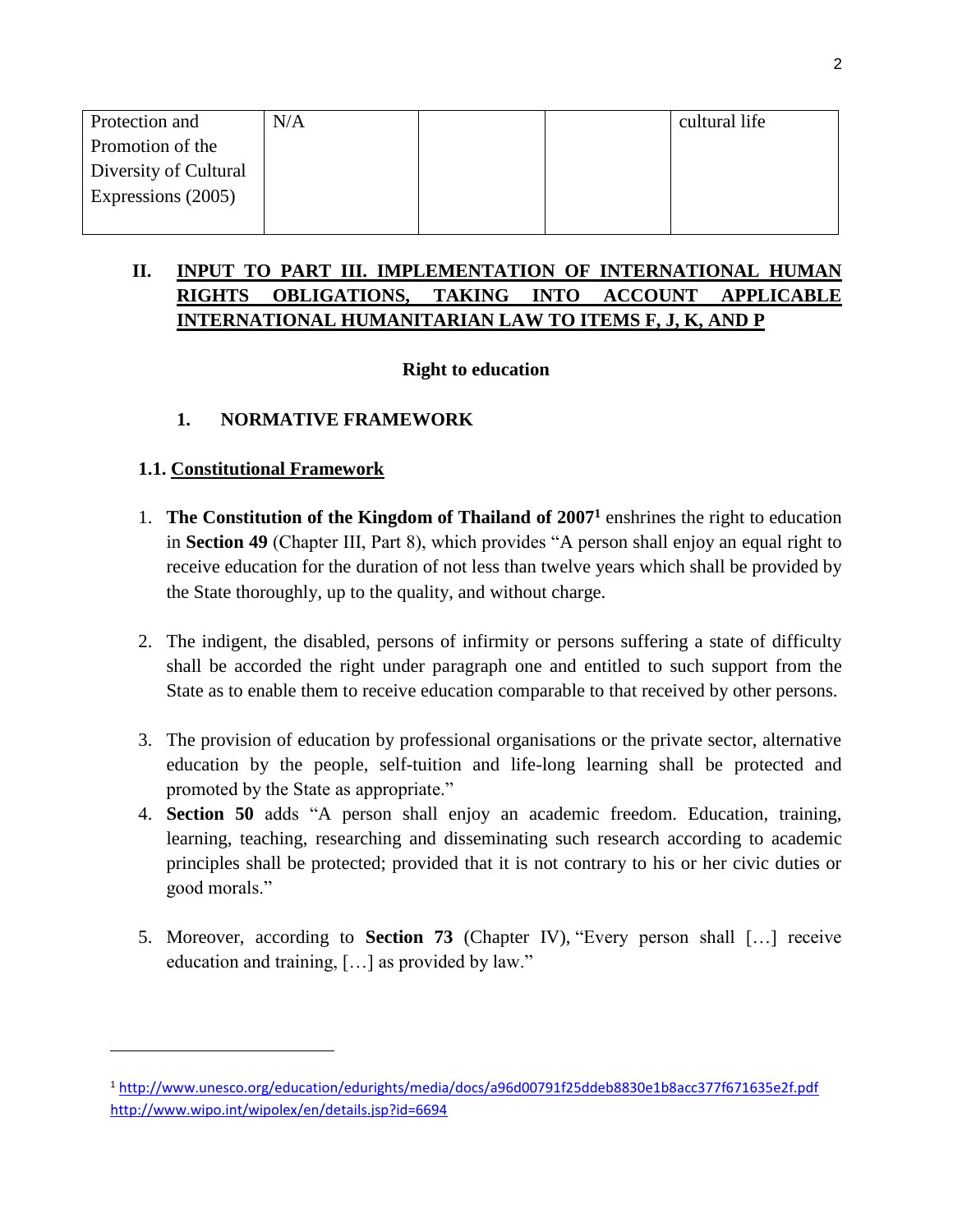- 6. Besides, **Section 80** (Chapter V, Part 4) stipulates that: "The State shall pursue directive principles of State policies in relation to Social Affairs, Public Health, Education and Cultural Affairs, as follows:
	- (1) to protect and develop children and the youth, encourage their up-keep and primary education, promote the equality between women and men […]
	- (3) to develop the quality and standard of the provision of education at all levels and in all forms in harmony with economic and social changes, bring into existence the national educational plan and the law aimed at the development of national education, provide the development of the quality of teachers and educational personnel to ensure such advancement as to keep pace with changes in the world community and instill into learners awareness of Thai values, disciplines, concerns for public interests and adherence to the democratic regime of government with the King as Head of the State;
	- (4) to promote and support decentralisation in order to enable local government organisations, communities, religious organisations and private individuals to provide, and participate in the provision of, education with a view to developing the educational standard and quality comparable to and in line with directive principles of fundamental State policies;
	- (5) promote and support studies and research in various branches of sciences and disseminate information and results of the studies and research works undertaken under financial sponsorship from the State; [...]"
- 7. In addition, **Section 4** (Chapter I) stipulates that "the human dignity, right, liberty and equality of the people shall be protected" and **Section 5** (Chapter I) that "The Thai people, irrespective of their origins, sexes or religions, shall enjoy equal protection under this Constitution."
- 8. **Section 30** (Chapter III, Part 2) states "All persons are equal before the law and shall enjoy equal protection under the law.
- 9. Men and women shall enjoy equal rights.
- 10. Unjust discrimination against a person on the grounds of the difference in origin, race, language, sex, age, disability, physical or health condition, personal status, economic or social standing, religious belief, education or constitutionally political view, shall not be permitted.
- 11. Measures determined by the State in order to eliminate obstacles to or to promote persons' ability to exercise their rights and liberties in the same manner as other persons shall not be deemed as unjust discrimination under paragraph three."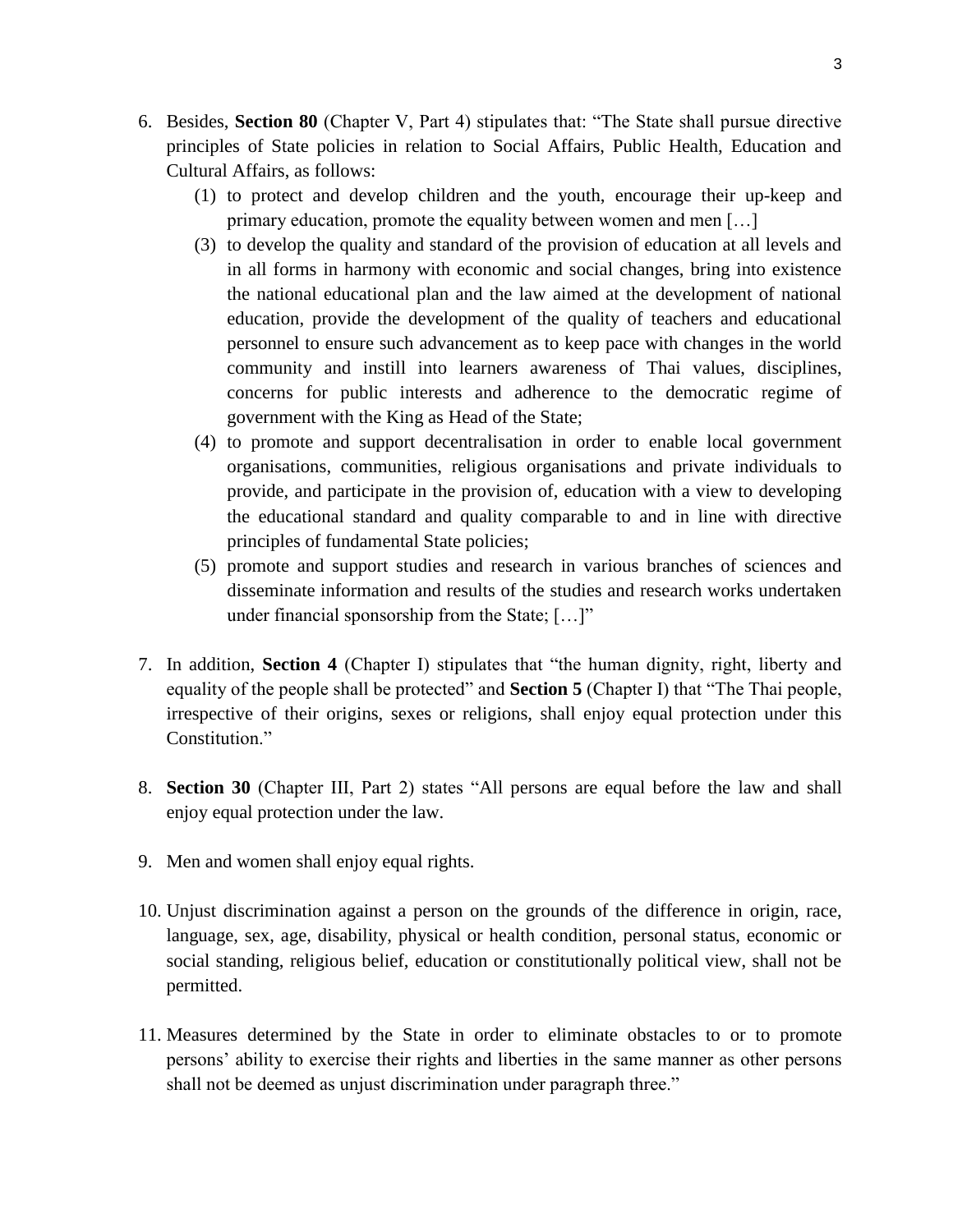12. According to **Section 6** (Chapter I) "The Constitution is the supreme law of the State. The provisions of any law, rule or regulation, which are contrary to or inconsistent with this Constitution, shall be unenforceable."

### **1.2. Legislative Framework**

- 13. The **National Education Commission Act of 1992** established the Office of the National Education Commission (ONEC), which is responsible for policy making and planning for education at all levels and of all types. Its major task is to consider and propose to the Cabinet, the National Education Scheme and the National Education Development Plan, the policy guidelines and recommendations for educational development. It is also responsible for monitoring and the evaluation of the implementation of educational development plans in accordance with the National Education Scheme, the National Education Development Plan as well as government policies. The first National Education Act, drafted by ONEC, in cooperation with scholars, academics and those responsible for education and promulgated in August 1999, is currently the fundamental law for the administration and provision of education and training, incorporating guidelines for the comprehensive reform of education in Thailand.<sup>2</sup>
- 14. "In accordance with the **National Education Act B.E. 2542 enacted on August 1999**  and amended in 2002<sup>3</sup>, Thai people have equal right to receive basic education of quality and free of charge for the duration of at least twelve years [**Section 10**]. The Act represents an unprecedented and long over-due break from traditional Thai educational norms such as lecturing and rote learning, as it sets the foundation for a more creative, questioning approach to studying. The Act also sets out to decentralize finance and administration, giving individual teachers and institutions more freedom to set curricula and mobilize resources, which in turn will tend to increase accountability and ensure that funds are targeted in the right areas. In order to operationalize the National Education Act, the Office of Educational Reform was established in 2000 for an initial duration of three years. […]
- 15. According to **Section 17** of the Act, compulsory education shall be for nine years, requiring children aged 6 to enrol in basic education institutions until the age of 15 with the exception of those who have already completed grade 9.

<sup>2</sup> Office of the National Education Commission Website[, http://www.edthai.com/about/index.htm](http://www.edthai.com/about/index.htm) (Accessed 6 October 2010) <sup>3</sup> <http://www.unesco.org/education/edurights/media/docs/98b906a326654f93cfaffdccda7353916dd4ce39.pdf> [http://www.onesqa.or.th/en/publication/nation\\_edbook.pdf](http://www.onesqa.or.th/en/publication/nation_edbook.pdf) (official website of the Thai Office for National Education Standards and Quality Assessment)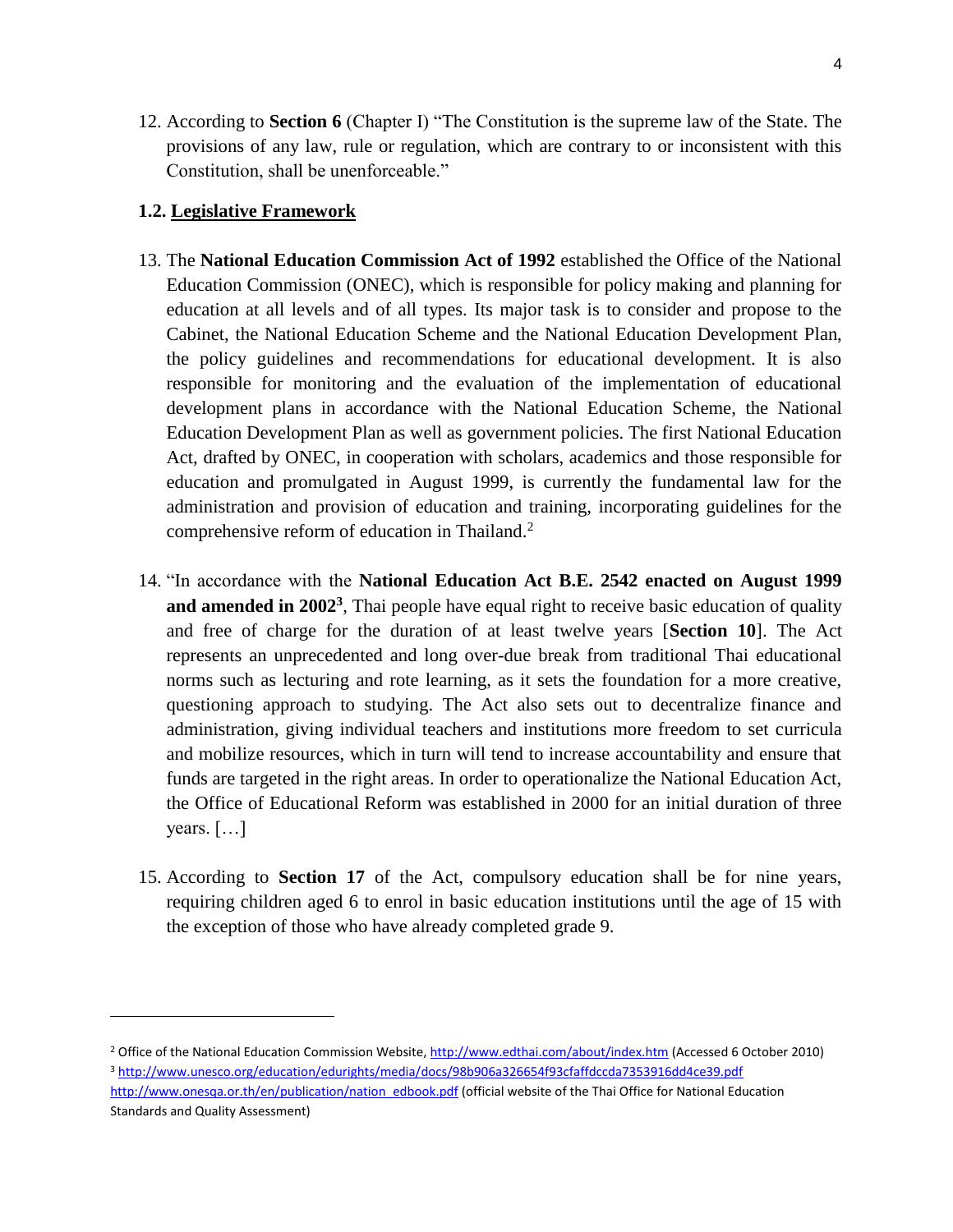- 16. The **Compulsory Education Act**, which has been effective since 1 January 2003, requires that all children aged 6-15 years be enrolled in basic education institutions except for those who have already completed grade 9."<sup>4</sup>
- 17. On March 2008 was encacted the **Promotion of Non-Formal and Informal Education Act**. 5
- 18. "On 30 March 2004, the **Child Protection Act of 2003** has been made effective and reinforced for the best interest of children. More systems shall be developed to provide appropriate care, protection and enhance development of children. The Ministry of Interior, through its Department of Local Administration (DOLA), provides support to the Sub-district Administrative Organizations to extend opportunities for all preschool children, between the age of 3 to 5, to receive quality ECD service both in rural and urban settings. It also mobilizes all parties to participate in promoting quality early childhood care and development. The major aims of DOLA are to extend early childhood to get quality ECD services and to promote participation of various parties (including people, family, community, private organization, professional organization and industry) in early childhood development. Its Community Development Department, on the other hand, contributes to enhance local community's capacities to organize quality ECD activities<sup>"6</sup>

# **1.3. Policy Framework**

# **i) General information**

l

- 19. Current education policy is based on the *10th Economic and Social Development Plan* (2007-2011) in which Sufficiency Economy Theory, initiated by His Majesty King Bhumibol Adulyadej, continues to provide the guiding principles for human development<sup>7</sup>.
- 20. "The Government of Thailand presented its Policy Statement to the National Assembly on October 2008. [Seven crucial points] refer specifically to education:

<sup>5</sup> <http://www.unesco.org/education/edurights/media/docs/f397093913d3b711b5ab811793ac9c9139e9e870.pdf> [http://planipolis.iiep.unesco.org/upload/Thailand/Thailand\\_Non-Formal\\_Informal\\_Education\\_Act\\_2008.pdf](http://planipolis.iiep.unesco.org/upload/Thailand/Thailand_Non-Formal_Informal_Education_Act_2008.pdf)

<sup>6</sup> World Data on Education, 7th Edition, 2010/11, p. 17, accessible at:

<sup>4</sup> World Data on Education, 7th Edition, 2010/11, p. 4, accessible at:

[http://www.ibe.unesco.org/fileadmin/user\\_upload/Publications/WDE/2010/pdf-versions/Thailand.pdf](http://www.ibe.unesco.org/fileadmin/user_upload/Publications/WDE/2010/pdf-versions/Thailand.pdf) (Accessed on 26 March 2014)

[http://www.ibe.unesco.org/fileadmin/user\\_upload/Publications/WDE/2010/pdf-versions/Thailand.pdf](http://www.ibe.unesco.org/fileadmin/user_upload/Publications/WDE/2010/pdf-versions/Thailand.pdf) (Accessed on 26 March 2014)

<sup>7</sup> The Development of Education, National Report of Thailand, Ministry of Education,, op. cit., p. 6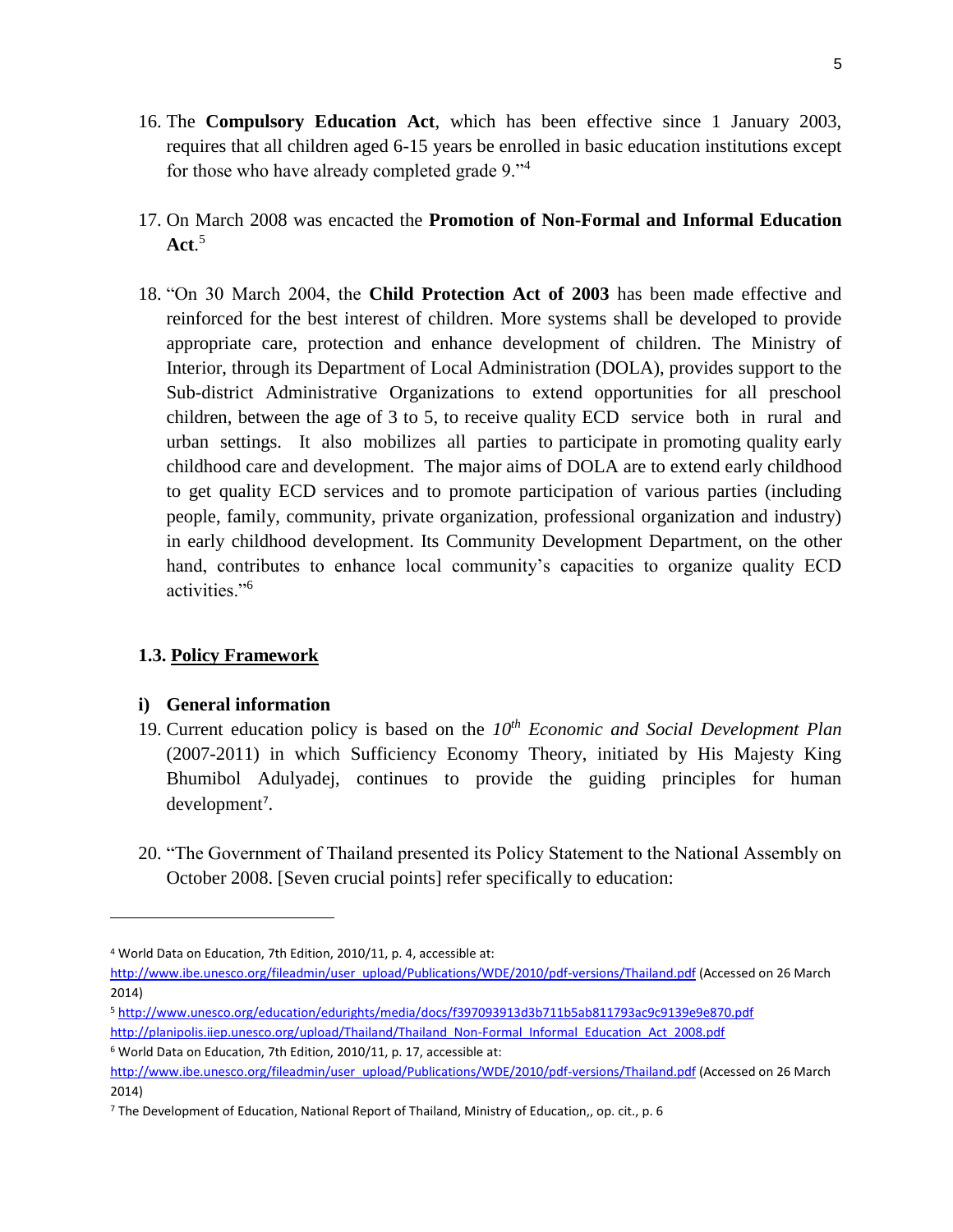- Invest in raising the quality of the entire system […]
- Ensure that every Thai citizen has access to no fewer than 12 years of basic education free of charge, with attention focused on reaching the disadvantaged, the disabled and those living in difficult circumstance […]
- Adjust teacher training and development to ensure quality and high moral standards among teachers […]
- Promote the intensive use of information technology to enhance learning efficiency  $[...]$
- Develop the quality and standards of higher education institutions to guarantee a high level of academic and professional services […]
- Promote and adjust regulations to support the decentralization of educational administration and management […]
- Coordinate all the aspects of educational management through the different stages of the planning cycle  $[...]^{38}$ .
- 21. "[…] The *Fourth Development Plan for Children and Youth Living in Remote Areas* (2007-2016) […] focuses on six inter-related objectives:
	- to promote nutrition and health, especially among women and children;
	- to increase educational opportunities for all;
	- to develop the academic potential of individuals;
	- to provide relevant skills and training with a focus on agriculture and food production;
	- to increase environmental awareness regarding the use and conservation of natural resources; and
	- to preserve culture through the integration of traditions and local wisdom<sup>"9</sup>.
- 22. Moreover, the Second Decade of Education Reform (2009-2018) focuses on vocational and skills development with the aim is to provide education system that is truly relevant to the condition of the economy and society.<sup>10</sup>
- 23. In addition, the Association of Southeast Asian Nations (Asean) Secretariat's five-year Work Plan on Education (WPE), which will be implemented between 2011 and 2015, is a guideline for the Education Ministry of Thailand. The plan focuses on **Asean** awareness, access to quality education, cross-border mobility and internationalisation of education,

<sup>8</sup> National Report submitted for the 48th session of the International Conference on Education, 2008, pp. 8-10, accessible at: [http://www.ibe.unesco.org/National\\_Reports/ICE\\_2008/thailand\\_NR08.pdf](http://www.ibe.unesco.org/National_Reports/ICE_2008/thailand_NR08.pdf) (Accessed on 26 March 2014)

<sup>9</sup> National Report submitted for the 48th session of the International Conference on Education, 2008, p. 13, accessible at: [http://www.ibe.unesco.org/National\\_Reports/ICE\\_2008/thailand\\_NR08.pdf](http://www.ibe.unesco.org/National_Reports/ICE_2008/thailand_NR08.pdf) (Accessed on 26 March 2014)

<sup>10</sup> Thai Governement, Media center, <http://media.thaigov.go.th/pageconfig/viewcontent/viewcontent1e.asp?pageid=472&directory=1944&contents=52023> (access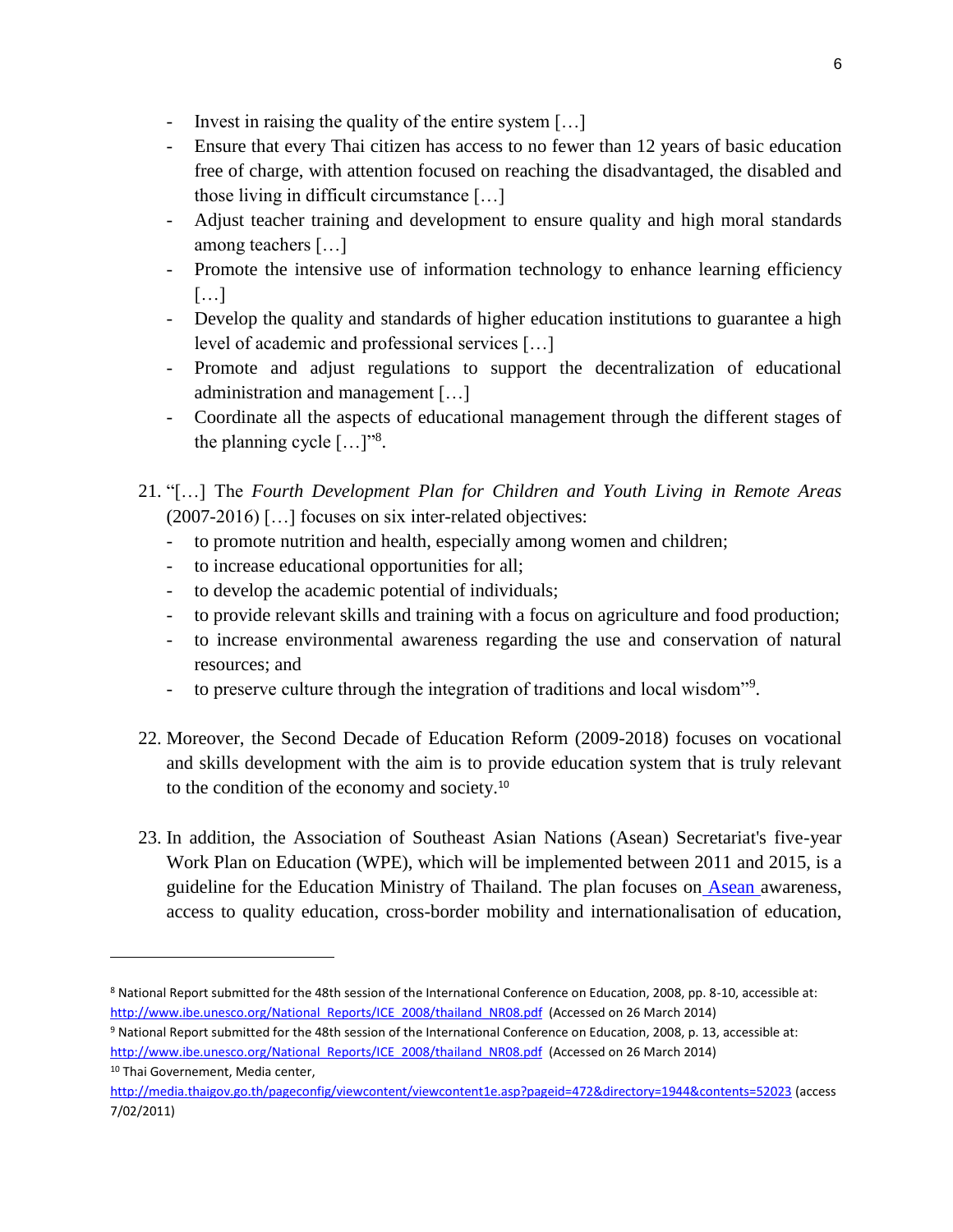plus support for other sectoral bodies whose programmes require education inputs. The Education Ministry of Thailand has thus worked out the four following measures:

- The first measure is the dissemination of knowledge and good attitudes about Asean among members of the public, especially ministry personnel, teachers and students.
- The second measure is to increase the capabilities of Thai students, especially their English or skills in the languages of our neighbouring countries. Once the AEC materialises, job opportunities in the region will be very much open to all qualifie[d](http://www.nationmultimedia.com/home/search/adsearch.php?keyword=+Asean+) [Asean c](http://www.nationmultimedia.com/home/search/adsearch.php?keyword=+Asean+)itizens.
- The third measure concerns education-standard improvement and efforts to set one same standard to facilitate student mobility and credit transfer across the region.
- The fourth measure is to adjust education regulations to support the liberalisation of educational services.
- And the last measure is youth development, particularly their leadership, because the future of [Asean i](http://www.nationmultimedia.com/home/search/adsearch.php?keyword=+Asean+)s in their hands.<sup>11</sup>

### **ii) Inclusive Education**

 $\overline{\phantom{a}}$ 

#### **Students from lower income family**

24. Two types of schools have made a significant contribution:

- Welfare Schools offer education for disadvantaged students who are deprived of the opportunity to attend regular schools. Free education, food, clothing, equipment, textbooks and other necessities are provided, and accommodation in most cases. Special vocational training relevant to future employment in the locality of a particular school is usually included.
- *Border Patrol Police Schools* have been established under the supervision of the Border Patrol Police Bureau, Royal Thai Police, who are responsible for maintaining security along the country's borders. It is not uncommon that children living in these more remote areas have had little opportunity to attend school. In response to this problem, the Border Patrol Police Bureau has set up 714 schools in these areas. The schools also act as learning centres for non-formal education, targeting on those who missed out on formal schooling. Ultimately, this type of school will be transferred to the Ministry of Education on the condition that they are permanent school buildings, a sufficient number of students and a better quality of life of people in the nearby area. To date only 473 schools have been transferred and a further 52 schools have been closed. <sup>12</sup>

<sup>&</sup>lt;sup>11</sup> Education Ministry planning for AEC, By Chularat Saengpassa, Wannapa Khaopa, The Nation, Published on December 13, 2010[, http://www.nationmultimedia.com/home/Education-Ministry-planning-for-AEC-30144273.html](http://www.nationmultimedia.com/home/Education-Ministry-planning-for-AEC-30144273.html) (access 7/02/2011)  $12$  Education Ministry planning for AEC, By Chularat Saengpassa, Wannapa Khaopa, The Nation, Published on December 13, 2010[, http://www.nationmultimedia.com/home/Education-Ministry-planning-for-AEC-30144273.html](http://www.nationmultimedia.com/home/Education-Ministry-planning-for-AEC-30144273.html) (access 7/02/2011), p. 14.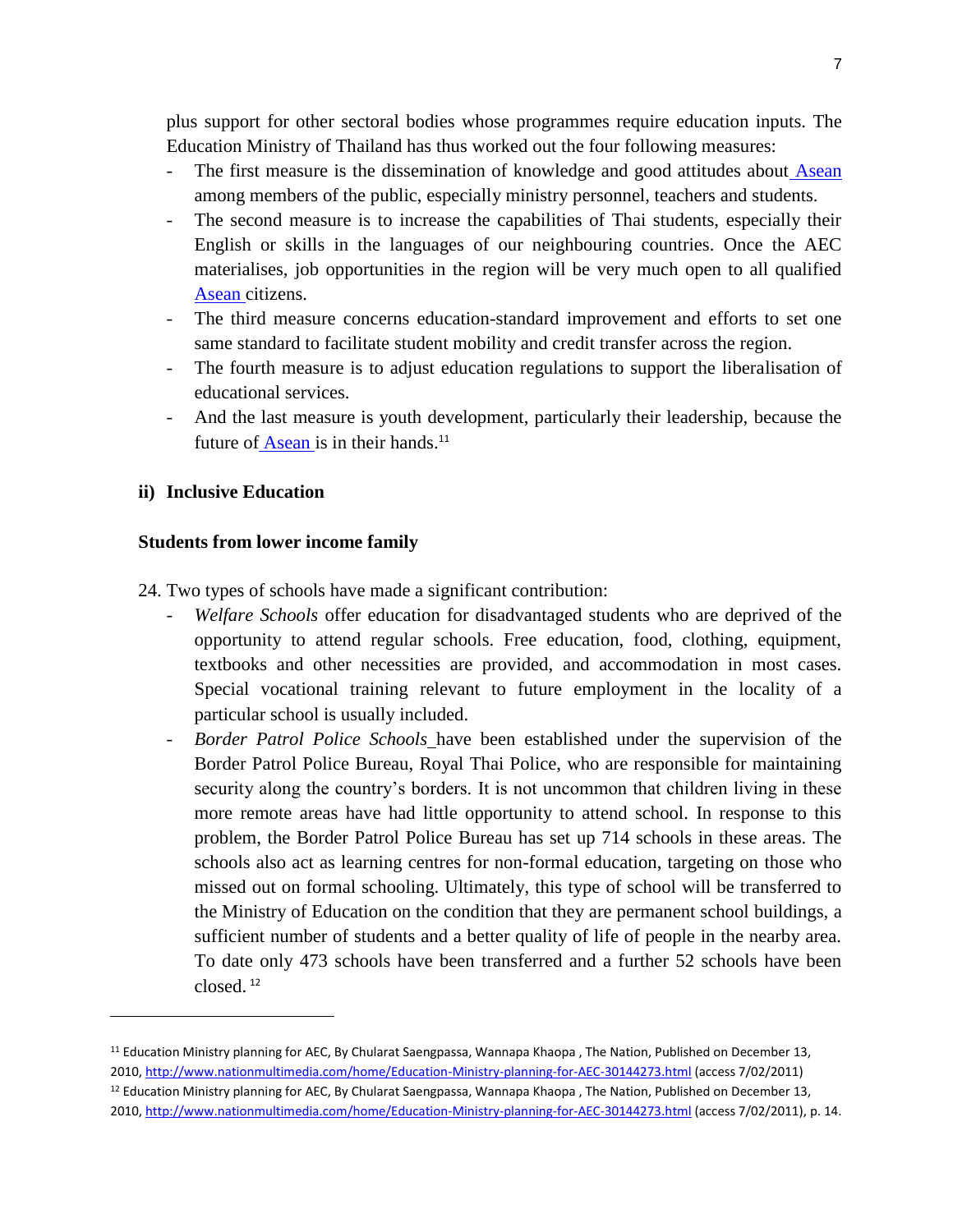#### **Students from minority groups**

25. "Wider use of local languages is also apparent in much of Southeast Asia (…) and Thailand are gradually moving towards mothertongue- based bilingual education."<sup>13</sup>

#### **Students with special needs**

- 26. "Wherever possible, children with disabilities are integrated in "inclusive schools". It is recognized however that some children require special schools and services. The Office of the Basic Education Commission launched its inclusive education pilot scheme in 2004 starting with 390 schools all over the country. These schools are assisted by special schools and centres in term of teacher training and materials and guided in their management systems. Education coupons are provided to assist the students. Students with disabilities are entitled to a coupon of minimum baht 2000 (US\$ 55) per year. The project was expanded to 2 700 schools with 50 000 students in 2007<sup>14</sup>.
- 27. In addition, there are currently 43 special schools, classified into four types, namely: special schools for those with mental impairments, special schools for those with hearing impairments, special schools for those with visual impairments and special school for those with visual impairments. In practice, however, children with all types of impairment will be accepted in these schools"<sup>15</sup>.

#### **iii) Teachers**

 $\overline{\phantom{a}}$ 

28. Teacher graduates will have to pass an extra test with emphasis on specific subjects of study to qualify for a licence under a new system set for 2014.<sup>16</sup>

#### **iv) Quality education**

29. "The Ministry of Education has […] launched a new, interactive, 4 years, **e-learning project called "MOE Channel"**, which will benefit 3,000 schools nationwide by 2011.

<sup>13</sup> EFA GMR 2000-2015: achievements and challenges p. 210

[http://www.google.fr/url?sa=t&rct=j&q=&esrc=s&source=web&cd=2&ved=0CDEQFjABahUKEwjB0-](http://www.google.fr/url?sa=t&rct=j&q=&esrc=s&source=web&cd=2&ved=0CDEQFjABahUKEwjB0-7znYrGAhVCPRQKHakrADI&url=http%3A%2F%2Funesdoc.unesco.org%2Fimages%2F0023%2F002322%2F232205e.pdf&ei=49p6VYHWJcL6UKnXgJAD&usg=AFQjCNEso8XWrRKjEk2uHje6KUzaMmevuw&bvm=bv.95515949,d.d24)

[<sup>7</sup>znYrGAhVCPRQKHakrADI&url=http%3A%2F%2Funesdoc.unesco.org%2Fimages%2F0023%2F002322%2F232205e.pdf&ei=49p6](http://www.google.fr/url?sa=t&rct=j&q=&esrc=s&source=web&cd=2&ved=0CDEQFjABahUKEwjB0-7znYrGAhVCPRQKHakrADI&url=http%3A%2F%2Funesdoc.unesco.org%2Fimages%2F0023%2F002322%2F232205e.pdf&ei=49p6VYHWJcL6UKnXgJAD&usg=AFQjCNEso8XWrRKjEk2uHje6KUzaMmevuw&bvm=bv.95515949,d.d24) [VYHWJcL6UKnXgJAD&usg=AFQjCNEso8XWrRKjEk2uHje6KUzaMmevuw&bvm=bv.95515949,d.d24](http://www.google.fr/url?sa=t&rct=j&q=&esrc=s&source=web&cd=2&ved=0CDEQFjABahUKEwjB0-7znYrGAhVCPRQKHakrADI&url=http%3A%2F%2Funesdoc.unesco.org%2Fimages%2F0023%2F002322%2F232205e.pdf&ei=49p6VYHWJcL6UKnXgJAD&usg=AFQjCNEso8XWrRKjEk2uHje6KUzaMmevuw&bvm=bv.95515949,d.d24) (accessed on 15/06/2015) <sup>14</sup> Education Ministry planning for AEC, By Chularat Saengpassa, Wannapa Khaopa, The Nation, Published on December 13, 2010[, http://www.nationmultimedia.com/home/Education-Ministry-planning-for-AEC-30144273.html](http://www.nationmultimedia.com/home/Education-Ministry-planning-for-AEC-30144273.html) (access 7/02/2011), p. 17. <sup>15</sup> Education Ministry planning for AEC, By Chularat Saengpassa, Wannapa Khaopa, The Nation, Published on December 13, 2010[, http://www.nationmultimedia.com/home/Education-Ministry-planning-for-AEC-30144273.html](http://www.nationmultimedia.com/home/Education-Ministry-planning-for-AEC-30144273.html) (access 7/02/2011), p. 17.

<sup>16</sup> New teachers face extra text, Bagkok Post, [http://www.bangkokpost.com/life/education/192041/new-teachers-face-extra](http://www.bangkokpost.com/life/education/192041/new-teachers-face-extra-test)[test](http://www.bangkokpost.com/life/education/192041/new-teachers-face-extra-test) (Accessed 6 October 2010)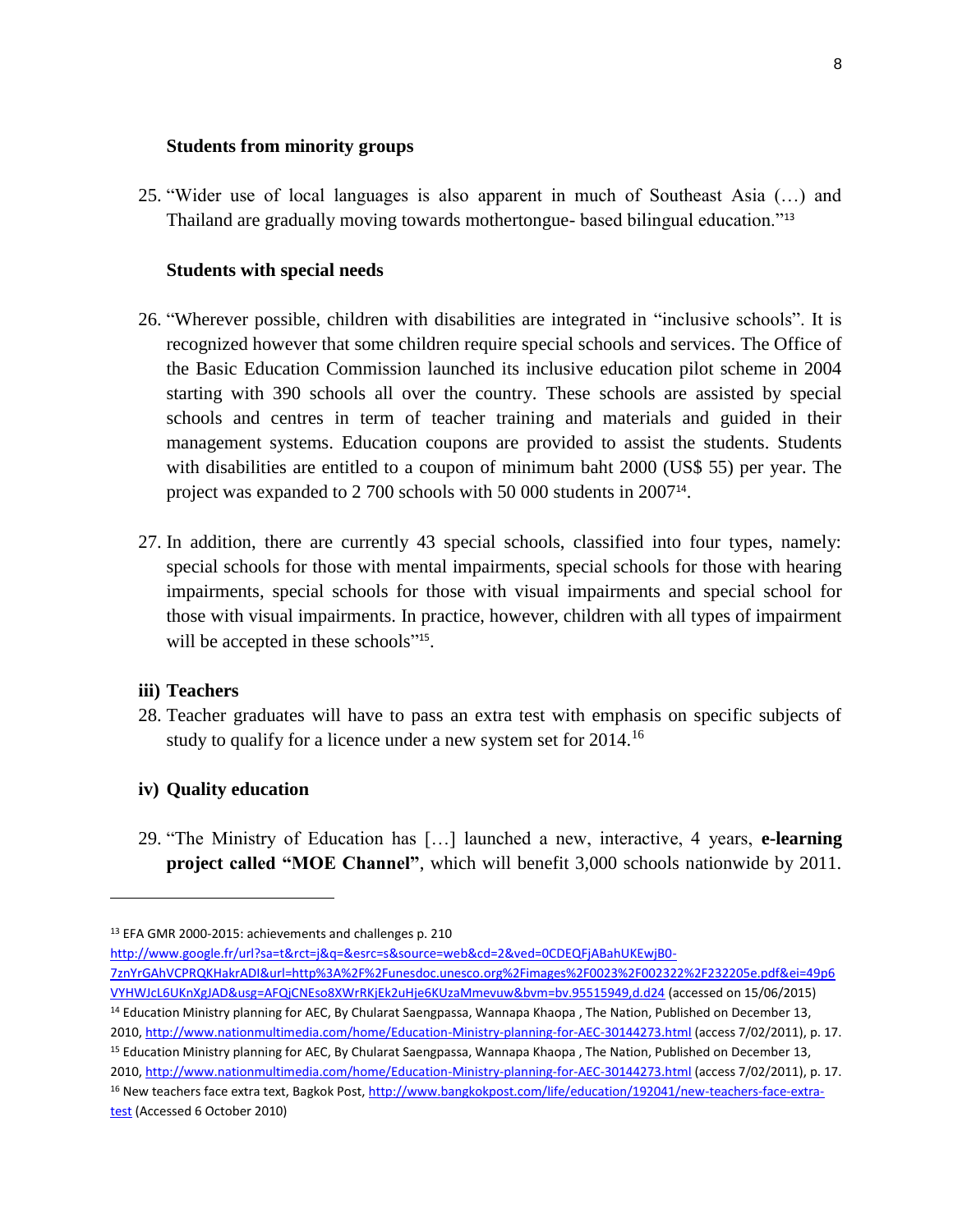[...] The project was designed, amongst other things, to address knowledge gap between students living in rural and urban areas and a lack of teachers, especially in mathematics and science."<sup>17</sup>

30. "In (…) Thailand, national or subnational governments set lower secondary curriculum content, instructional time and teacher salaries, and allocate resources to schools, but leave the choice of teaching methods and support activities for students to schools (King and Cordeiro Guerra, 2005)".<sup>18</sup>

#### **31. School Twinning Network**

"Launched in 1994, the school twinning network aims to inculcate values of love, caring and sharing as well as respect for human dignity and rights among school children and their teachers. Practices within the network comprise: regular visits to schools in remote areas; the exchange and sharing of knowledge, experience and resources. The network began with 12 schools under the UNESCO ASPNet project which formed linkages with 22 rural schools in Nan province. In 2008, the network has been expanded to cover 65 ASPNet schools and 119 schools in rural areas."<sup>19</sup>

#### **32. Child-Friendly Schools (CFS) Project**

- "The Child-Friendly Schools Project was first introduced to Thailand in 1997 as a means of translating the Convention on the Rights of the Child into school management and classroom practice. The CFS Project promotes a shared responsibility for education adopting a participatory approach to educational planning and implementation."<sup>20</sup>
- "In the past 15 years, several countries, including Nicaragua, Thailand and Uganda, have adopted a child-friendly school model that owes much to the work of United Nations bodies, especially UNICEF. The model, drawing its authority from the Convention on the Rights of the Child, emphasizes the school as a place that provides learning opportunities relevant to life and livelihood, in a healthy, safe environment

<sup>18</sup> EFA GMR 2000-2015: achievements and challenges p. 214

 $\overline{\phantom{a}}$ 

[http://www.google.fr/url?sa=t&rct=j&q=&esrc=s&source=web&cd=2&ved=0CDEQFjABahUKEwjB0-](http://www.google.fr/url?sa=t&rct=j&q=&esrc=s&source=web&cd=2&ved=0CDEQFjABahUKEwjB0-7znYrGAhVCPRQKHakrADI&url=http%3A%2F%2Funesdoc.unesco.org%2Fimages%2F0023%2F002322%2F232205e.pdf&ei=49p6VYHWJcL6UKnXgJAD&usg=AFQjCNEso8XWrRKjEk2uHje6KUzaMmevuw&bvm=bv.95515949,d.d24)

[http://www.ibe.unesco.org/National\\_Reports/ICE\\_2008/thailand\\_NR08.pdf](http://www.ibe.unesco.org/National_Reports/ICE_2008/thailand_NR08.pdf) (Accessed on 26 March 2014)

<sup>20</sup> National Report submitted for the 48th session of the International Conference on Education, 2008, p. 24, accessible at: [http://www.ibe.unesco.org/National\\_Reports/ICE\\_2008/thailand\\_NR08.pdf](http://www.ibe.unesco.org/National_Reports/ICE_2008/thailand_NR08.pdf) (Accessed on 26 March 2014)

<sup>17</sup> National Report submitted for the 48th session of the International Conference on Education, 2008, pp. 20-21, accessible at: [http://www.ibe.unesco.org/National\\_Reports/ICE\\_2008/thailand\\_NR08.pdf](http://www.ibe.unesco.org/National_Reports/ICE_2008/thailand_NR08.pdf) (Accessed on 26 March 2014)

[<sup>7</sup>znYrGAhVCPRQKHakrADI&url=http%3A%2F%2Funesdoc.unesco.org%2Fimages%2F0023%2F002322%2F232205e.pdf&ei=49p6](http://www.google.fr/url?sa=t&rct=j&q=&esrc=s&source=web&cd=2&ved=0CDEQFjABahUKEwjB0-7znYrGAhVCPRQKHakrADI&url=http%3A%2F%2Funesdoc.unesco.org%2Fimages%2F0023%2F002322%2F232205e.pdf&ei=49p6VYHWJcL6UKnXgJAD&usg=AFQjCNEso8XWrRKjEk2uHje6KUzaMmevuw&bvm=bv.95515949,d.d24) [VYHWJcL6UKnXgJAD&usg=AFQjCNEso8XWrRKjEk2uHje6KUzaMmevuw&bvm=bv.95515949,d.d24](http://www.google.fr/url?sa=t&rct=j&q=&esrc=s&source=web&cd=2&ved=0CDEQFjABahUKEwjB0-7znYrGAhVCPRQKHakrADI&url=http%3A%2F%2Funesdoc.unesco.org%2Fimages%2F0023%2F002322%2F232205e.pdf&ei=49p6VYHWJcL6UKnXgJAD&usg=AFQjCNEso8XWrRKjEk2uHje6KUzaMmevuw&bvm=bv.95515949,d.d24) (accessed on 15/06/2015) <sup>19</sup> National Report submitted for the 48th session of the International Conference on Education, 2008, pp. 22-23, accessible at: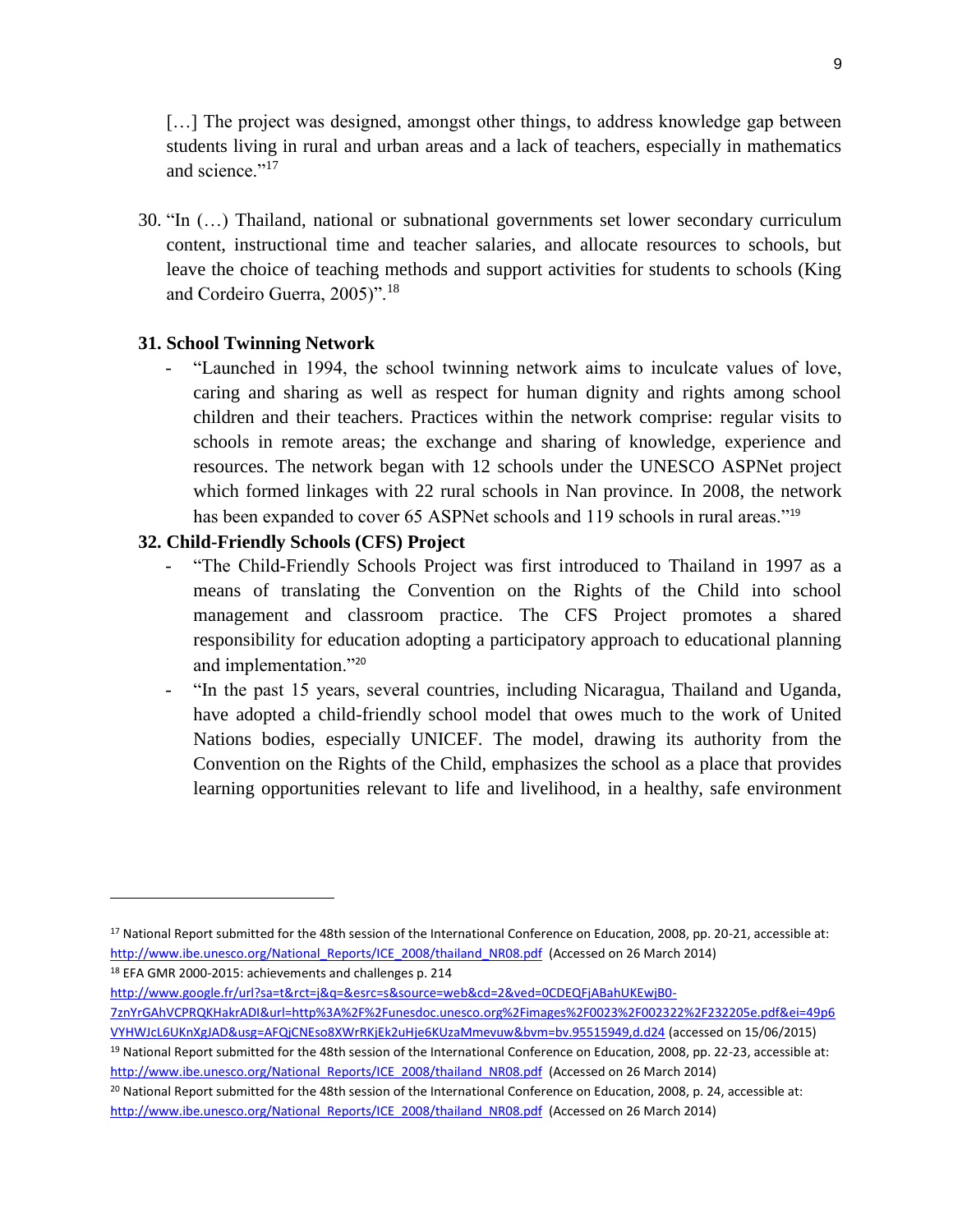that is inclusive and protective, is sensitive to gender equity and equality and involves the participation of students, families and communities (UNICEF, 2009a)."<sup>21</sup>

- "Evaluation of child-friendly schools based on site visits in Guyana, Nicaragua, Nigeria, the Philippines, South Africa and Thailand highlighted challenges to effective implementation of the model. Poor school infrastructure and lack of maintenance are major problems. (…) In Thailand, in 61% of schools, buildings and classrooms were not adequate to serve students with physical disabilities and in fewer than one-third of schools were teachers trained to work with students with learning and physical disabilities. Moreover, school heads and teachers found the shift to child-centred pedagogical approaches demanding due to a lack of training (UNICEF, 2009b)."<sup>22</sup>

### **v) Education levels**

### **Early childhood care and education**

- 33. "Preschool education is considered to be an essential first step towards basic education for every child. The government's policy on preschool education has been revised and there is a definite move to expand and improve the provision of preschool education in state schools in rural areas on a nationwide scale so that economically disadvantaged children in rural areas will be given better educational opportunities to attend preschools."<sup>23</sup>
- 34. "Thailand's National Scheme of Education 2002–2016 aims for all children up to age 5 to participate in a development programme that prepares them 'in all aspects' before they enter the formal schooling system. This policy built on growing interest in child development, which manifested as early as 1979 in the country's first child development plan. Yet despite a Long-Term Plan and Strategy for Early Childhood Care and Development 2007–2016, aimed at those up to age 5, few children aged 3 or under attend child care facilities"<sup>24</sup>.

l

[http://www.google.fr/url?sa=t&rct=j&q=&esrc=s&source=web&cd=2&ved=0CDEQFjABahUKEwjB0-](http://www.google.fr/url?sa=t&rct=j&q=&esrc=s&source=web&cd=2&ved=0CDEQFjABahUKEwjB0-7znYrGAhVCPRQKHakrADI&url=http%3A%2F%2Funesdoc.unesco.org%2Fimages%2F0023%2F002322%2F232205e.pdf&ei=49p6VYHWJcL6UKnXgJAD&usg=AFQjCNEso8XWrRKjEk2uHje6KUzaMmevuw&bvm=bv.95515949,d.d24)

[7znYrGAhVCPRQKHakrADI&url=http%3A%2F%2Funesdoc.unesco.org%2Fimages%2F0023%2F002322%2F232205e.pdf&ei=49p6](http://www.google.fr/url?sa=t&rct=j&q=&esrc=s&source=web&cd=2&ved=0CDEQFjABahUKEwjB0-7znYrGAhVCPRQKHakrADI&url=http%3A%2F%2Funesdoc.unesco.org%2Fimages%2F0023%2F002322%2F232205e.pdf&ei=49p6VYHWJcL6UKnXgJAD&usg=AFQjCNEso8XWrRKjEk2uHje6KUzaMmevuw&bvm=bv.95515949,d.d24) [VYHWJcL6UKnXgJAD&usg=AFQjCNEso8XWrRKjEk2uHje6KUzaMmevuw&bvm=bv.95515949,d.d24](http://www.google.fr/url?sa=t&rct=j&q=&esrc=s&source=web&cd=2&ved=0CDEQFjABahUKEwjB0-7znYrGAhVCPRQKHakrADI&url=http%3A%2F%2Funesdoc.unesco.org%2Fimages%2F0023%2F002322%2F232205e.pdf&ei=49p6VYHWJcL6UKnXgJAD&usg=AFQjCNEso8XWrRKjEk2uHje6KUzaMmevuw&bvm=bv.95515949,d.d24) (accessed on 15/06/2015) <sup>22</sup> Ibid p. 204-205

[7znYrGAhVCPRQKHakrADI&url=http%3A%2F%2Funesdoc.unesco.org%2Fimages%2F0023%2F002322%2F232205e.pdf&ei=49p6](http://www.google.fr/url?sa=t&rct=j&q=&esrc=s&source=web&cd=2&ved=0CDEQFjABahUKEwjB0-7znYrGAhVCPRQKHakrADI&url=http%3A%2F%2Funesdoc.unesco.org%2Fimages%2F0023%2F002322%2F232205e.pdf&ei=49p6VYHWJcL6UKnXgJAD&usg=AFQjCNEso8XWrRKjEk2uHje6KUzaMmevuw&bvm=bv.95515949,d.d24) [VYHWJcL6UKnXgJAD&usg=AFQjCNEso8XWrRKjEk2uHje6KUzaMmevuw&bvm=bv.95515949,d.d24](http://www.google.fr/url?sa=t&rct=j&q=&esrc=s&source=web&cd=2&ved=0CDEQFjABahUKEwjB0-7znYrGAhVCPRQKHakrADI&url=http%3A%2F%2Funesdoc.unesco.org%2Fimages%2F0023%2F002322%2F232205e.pdf&ei=49p6VYHWJcL6UKnXgJAD&usg=AFQjCNEso8XWrRKjEk2uHje6KUzaMmevuw&bvm=bv.95515949,d.d24) (accessed on 15/06/2015)

<sup>21</sup> EFA GMR 2000-2015: achievements and challenges p. 204

<sup>&</sup>lt;sup>23</sup> World Data on Education, 7th Edition, 2010/11, p. 16, accessible at:

[http://www.ibe.unesco.org/fileadmin/user\\_upload/Publications/WDE/2010/pdf-versions/Thailand.pdf](http://www.ibe.unesco.org/fileadmin/user_upload/Publications/WDE/2010/pdf-versions/Thailand.pdf) (Accessed on 26 March 2014)

<sup>24</sup> EFA GMR 2000-2015: achievements and challenges p. 54

[http://www.google.fr/url?sa=t&rct=j&q=&esrc=s&source=web&cd=2&ved=0CDEQFjABahUKEwjB0-](http://www.google.fr/url?sa=t&rct=j&q=&esrc=s&source=web&cd=2&ved=0CDEQFjABahUKEwjB0-7znYrGAhVCPRQKHakrADI&url=http%3A%2F%2Funesdoc.unesco.org%2Fimages%2F0023%2F002322%2F232205e.pdf&ei=49p6VYHWJcL6UKnXgJAD&usg=AFQjCNEso8XWrRKjEk2uHje6KUzaMmevuw&bvm=bv.95515949,d.d24)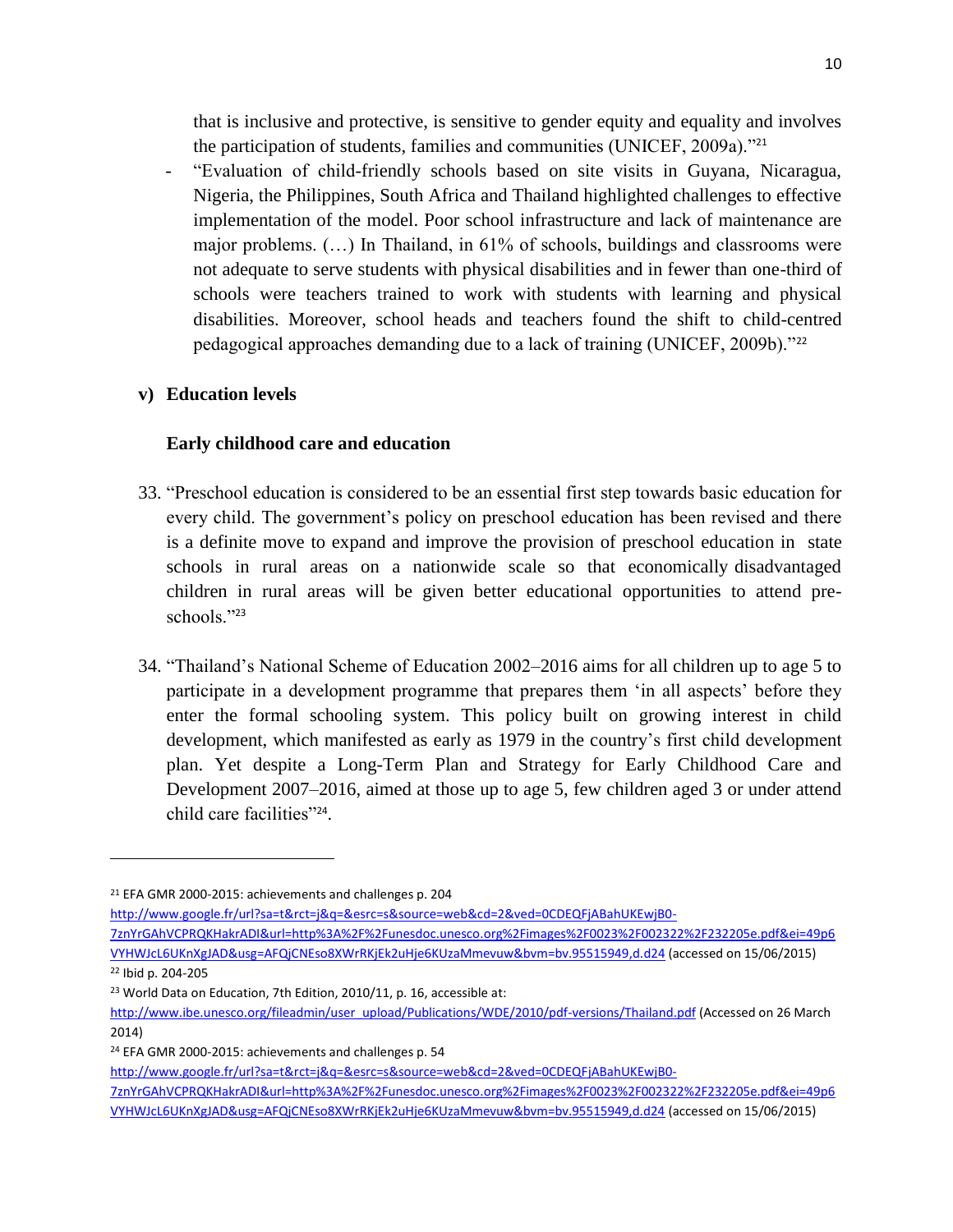- 35. "Thailand has progressed due to the government's concerted effort to expand access to and raise demand for child-friendly pre-primary schooling (Shaeffer, 2015), i.e. schooling that is suitable for young children and does not merely imitate primary school with desks, subject classes and books."<sup>25</sup>
- 36. "Inequity between urban and rural areas can also be seen in the physical learning environment, the classroom process and teacher–child interactions (...). There are other factors as well: in Thailand the generally strong national commitment to young children has let down non-Thai migrant and refugee children, only 55% of whom attend ECCE programmes, compared with 93% nationally (Shaeffer, 2015)."<sup>26</sup>
- 37. "Thailand has shone a spotlight on ECCE through public awareness campaigns, including posters and broadcast spots targeting parents, guardians, newlyweds, pregnant women, teachers, child care providers, medical staff, and community and local leaders. Extensive coverage through ECCE centres and more formal kindergartens in rural and urban areas has achieved attendance by nearly 93% of 4- and 5-year-olds (Shaeffer, 2015)."<sup>27</sup>
- 38. "In Thailand, parents feel pre-primary schools should provide an 'early primary education'; they do not fully understand the more child-friendly offering in pre-primary centres (Shaeffer, 2015) (…)The response of the government in Thailand, (…), was to use public sensitization campaigns to instil parental understanding of pedagogy friendly to young children."<sup>28</sup>

#### **Primary education**

- 39. " <sup>29</sup>Along with establishing extended basic education as a legal norm, more countries suspended
- 40. primary school leaving examinations that determined whether a child could continue schooling and in which track. However, some countries still retain them. In (…) Thailand have such examinations (Hill, 2013)."

#### **Secondary education**

 $\overline{a}$ 

<sup>25</sup> Ibid p. 59

<sup>26</sup> Ibid p. 59 - 63

<sup>27</sup> Ibid p. 63

<sup>28</sup> Ibid p. 69

<sup>29</sup> Ibid p. 113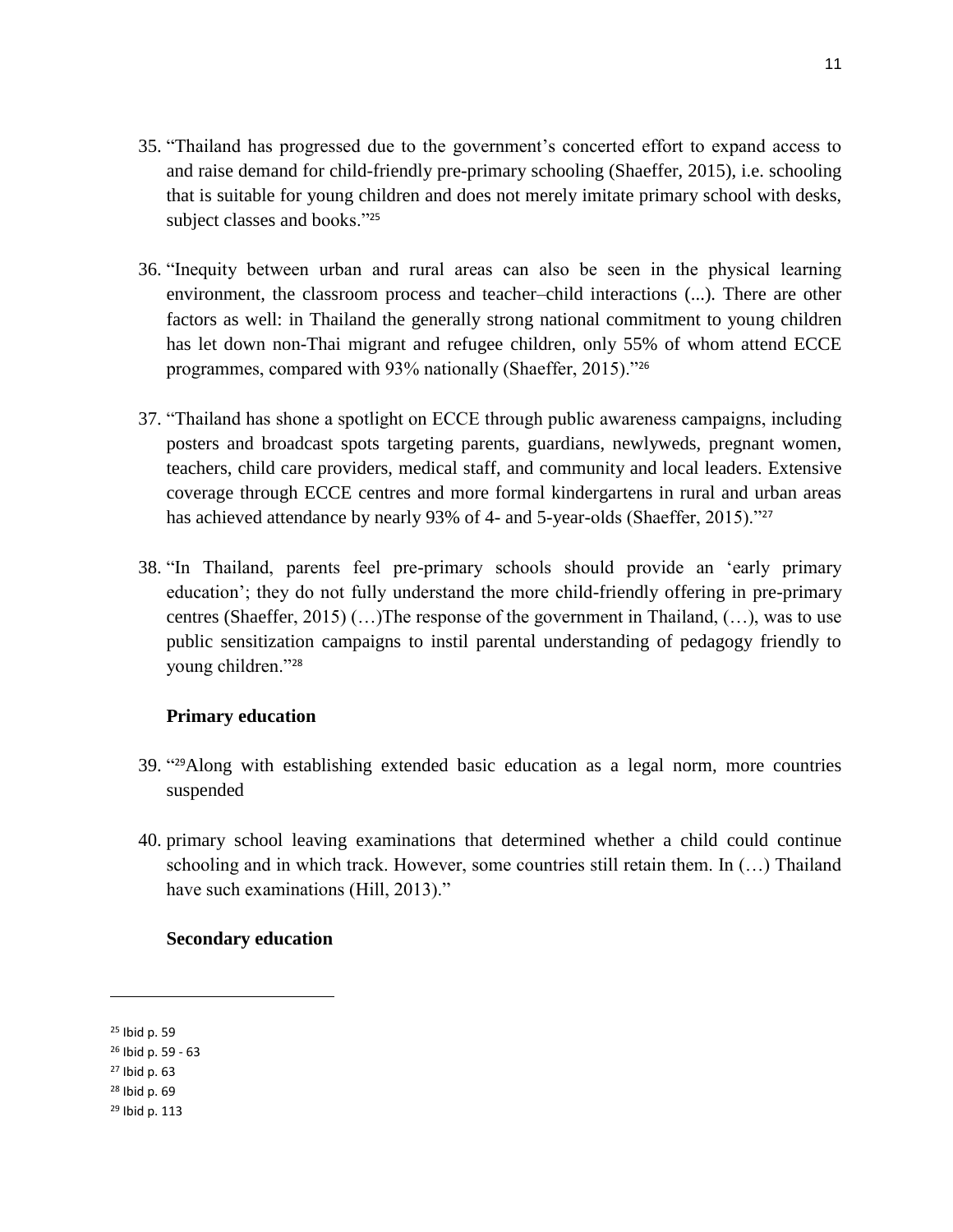41. "In Thailand, which extended compulsory education in its 1999 National Education Act and 2003 Compulsory Education Act, the achievement of compulsory universal primary education eventually led to increased pressure on the government to greatly expand access to the lower secondary level".<sup>30</sup>

#### **Formal and non-formal education**

- 42. The Office of non-formal and informal education (ONIE) is the major body providing non-formal and informal education for those with limited opportunity to access formal schooling. In accordance with the *2008 Promotion of Non-formal and Informal Education Act*, promulgated on March 4, 2008, this Office promotes strategies and mechanism for the development of non-formal and informal education in terms of lifelong education and learning for the public.<sup>31</sup>
- 43. Beyond the expansion of formal schooling, goal 3 is a reminder that countries have committed themselves to meeting the education needs of out-of-school youth and of adults whose formal education opportunities were cut short. An array of alternative, 'second chance' and nonformal programmes can be cited as examples of progress in this area (Duke and Hinzen, 2008). Prominent examples can also be seen in (…) Thailand (Banerji, 2015) (…)Thailand produced a National EFA Action Plan to run parallel to the National Education Plan (2002–2016). EFA goals 3 and 4 were combined into a composite goal focusing on adult literacy and on basic and continuing education for all adults. This created an alternative not only for the disadvantaged, but for all people not in a position to attend formal schooling, such as prison inmates, street children and Thai nationals living abroad. Moreover, it expanded from literacy and primary education to an extensive network of education provision, including secondary education, vocational training, life skills through distance learning, workplace and community learning centres, and the joint sharing of resources with the formal school system. Skill-related programmes are planned and implemented in collaboration with other sector ministries (Hoppers, 2008)."<sup>32</sup>

 $\overline{\phantom{a}}$ 

[http://www.google.fr/url?sa=t&rct=j&q=&esrc=s&source=web&cd=2&ved=0CDEQFjABahUKEwjB0-](http://www.google.fr/url?sa=t&rct=j&q=&esrc=s&source=web&cd=2&ved=0CDEQFjABahUKEwjB0-7znYrGAhVCPRQKHakrADI&url=http%3A%2F%2Funesdoc.unesco.org%2Fimages%2F0023%2F002322%2F232205e.pdf&ei=49p6VYHWJcL6UKnXgJAD&usg=AFQjCNEso8XWrRKjEk2uHje6KUzaMmevuw&bvm=bv.95515949,d.d24)

[7znYrGAhVCPRQKHakrADI&url=http%3A%2F%2Funesdoc.unesco.org%2Fimages%2F0023%2F002322%2F232205e.pdf&ei=49p6](http://www.google.fr/url?sa=t&rct=j&q=&esrc=s&source=web&cd=2&ved=0CDEQFjABahUKEwjB0-7znYrGAhVCPRQKHakrADI&url=http%3A%2F%2Funesdoc.unesco.org%2Fimages%2F0023%2F002322%2F232205e.pdf&ei=49p6VYHWJcL6UKnXgJAD&usg=AFQjCNEso8XWrRKjEk2uHje6KUzaMmevuw&bvm=bv.95515949,d.d24) [VYHWJcL6UKnXgJAD&usg=AFQjCNEso8XWrRKjEk2uHje6KUzaMmevuw&bvm=bv.95515949,d.d24](http://www.google.fr/url?sa=t&rct=j&q=&esrc=s&source=web&cd=2&ved=0CDEQFjABahUKEwjB0-7znYrGAhVCPRQKHakrADI&url=http%3A%2F%2Funesdoc.unesco.org%2Fimages%2F0023%2F002322%2F232205e.pdf&ei=49p6VYHWJcL6UKnXgJAD&usg=AFQjCNEso8XWrRKjEk2uHje6KUzaMmevuw&bvm=bv.95515949,d.d24) (accessed on 15/06/2015)

<sup>30</sup> Ibid p. 113

<sup>&</sup>lt;sup>31</sup> Education Ministry planning for AEC, By Chularat Saengpassa, Wannapa Khaopa, The Nation, Published on December 13, 2010[, http://www.nationmultimedia.com/home/Education-Ministry-planning-for-AEC-30144273.html](http://www.nationmultimedia.com/home/Education-Ministry-planning-for-AEC-30144273.html) (access 7/02/2011), p. 18. <sup>32</sup> EFA GMR 2000-2015: achievements and challenges p. 124-125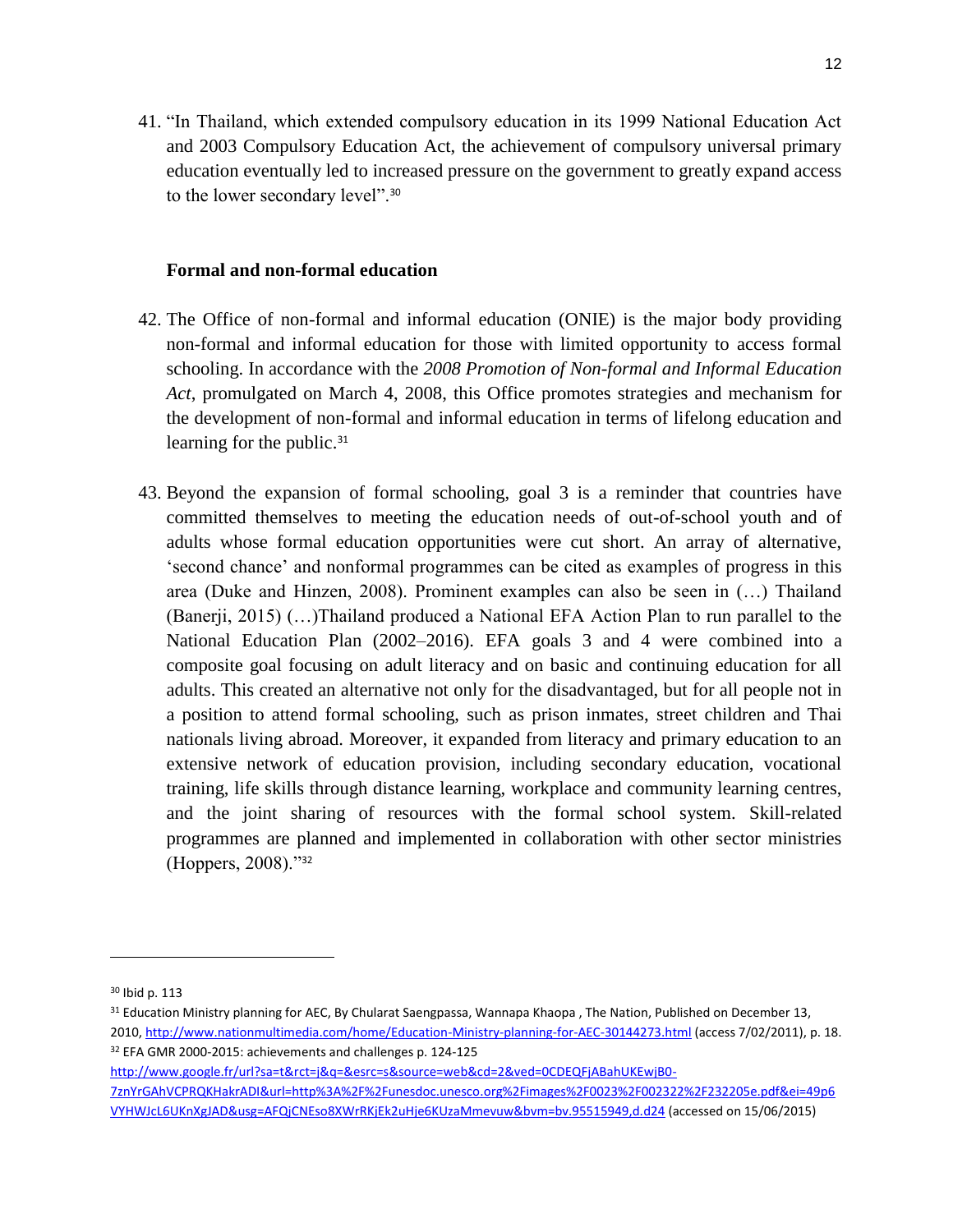#### **vi) Financing of education**

- 44. The One District One Scholarship (ODOS) project was established in 2004 to increase educational opportunity for young students from low income families to continue their studies either in Thailand or overseas. There is also an Overseas Scholarship for students in the South of Thailand (OSSIST) to support them to continue undergraduate studies and undertake post graduate studies. Finally, the Income Contingent Loan (ICL) scheme, operating under the slogan "anybody can go to university" is a financial lifeline which has been offered to students since 2006.<sup>33</sup>
- 45. "In Thailand, a year of education increased returns to household assets by 7%, primarily because educated households tended to invest the profits (Pawasutipaisit and Townsend,  $2011$ )."<sup>34</sup>
- 46. "Even in East Asia and the Pacific, where growth has been high thanks to investment in education as well as economic and institutional reform, countries whose education spending has been falling – such as Thailand – risk prolonged periods of low growth (Eichengreen et al., 2013). In 2005, the average number of years that adults in Thailand had spent at school was 5.9, two years below the regional average, having increased by 2.8 years since 1965. If Thailand had matched the regional average, its average annual growth rate between 2005 and 2010 could have reached 3.9% instead of 2.9% (Castelló-Climent, 2013)."<sup>35</sup>

#### **vii)Gender equality**

l

47. "In the Philippines and Thailand, where disparity in enrolment at the expense of boys emerges in secondary education, gender equality mechanisms and policies focus largely on women and girls (Hepworth, 2013)."<sup>36</sup>

# **viii) Other (as appropriate)**

<sup>&</sup>lt;sup>33</sup> Education Ministry planning for AEC, By Chularat Saengpassa, Wannapa Khaopa, The Nation, Published on December 13, 2010[, http://www.nationmultimedia.com/home/Education-Ministry-planning-for-AEC-30144273.html](http://www.nationmultimedia.com/home/Education-Ministry-planning-for-AEC-30144273.html) (access 7/02/2011), pp. 19-20

<sup>34</sup> EFA GMR 2013-14, p 147<http://unesdoc.unesco.org/images/0022/002256/225660e.pdf>

<sup>35</sup> EFA GMR 2013-14, p 152<http://unesdoc.unesco.org/images/0022/002256/225660e.pdf>

<sup>36</sup> EFA GMR 2000-2015: achievements and challenges p. 173

[http://www.google.fr/url?sa=t&rct=j&q=&esrc=s&source=web&cd=2&ved=0CDEQFjABahUKEwjB0-](http://www.google.fr/url?sa=t&rct=j&q=&esrc=s&source=web&cd=2&ved=0CDEQFjABahUKEwjB0-7znYrGAhVCPRQKHakrADI&url=http%3A%2F%2Funesdoc.unesco.org%2Fimages%2F0023%2F002322%2F232205e.pdf&ei=49p6VYHWJcL6UKnXgJAD&usg=AFQjCNEso8XWrRKjEk2uHje6KUzaMmevuw&bvm=bv.95515949,d.d24)

[<sup>7</sup>znYrGAhVCPRQKHakrADI&url=http%3A%2F%2Funesdoc.unesco.org%2Fimages%2F0023%2F002322%2F232205e.pdf&ei=49p6](http://www.google.fr/url?sa=t&rct=j&q=&esrc=s&source=web&cd=2&ved=0CDEQFjABahUKEwjB0-7znYrGAhVCPRQKHakrADI&url=http%3A%2F%2Funesdoc.unesco.org%2Fimages%2F0023%2F002322%2F232205e.pdf&ei=49p6VYHWJcL6UKnXgJAD&usg=AFQjCNEso8XWrRKjEk2uHje6KUzaMmevuw&bvm=bv.95515949,d.d24) [VYHWJcL6UKnXgJAD&usg=AFQjCNEso8XWrRKjEk2uHje6KUzaMmevuw&bvm=bv.95515949,d.d24](http://www.google.fr/url?sa=t&rct=j&q=&esrc=s&source=web&cd=2&ved=0CDEQFjABahUKEwjB0-7znYrGAhVCPRQKHakrADI&url=http%3A%2F%2Funesdoc.unesco.org%2Fimages%2F0023%2F002322%2F232205e.pdf&ei=49p6VYHWJcL6UKnXgJAD&usg=AFQjCNEso8XWrRKjEk2uHje6KUzaMmevuw&bvm=bv.95515949,d.d24) (accessed on 15/06/2015)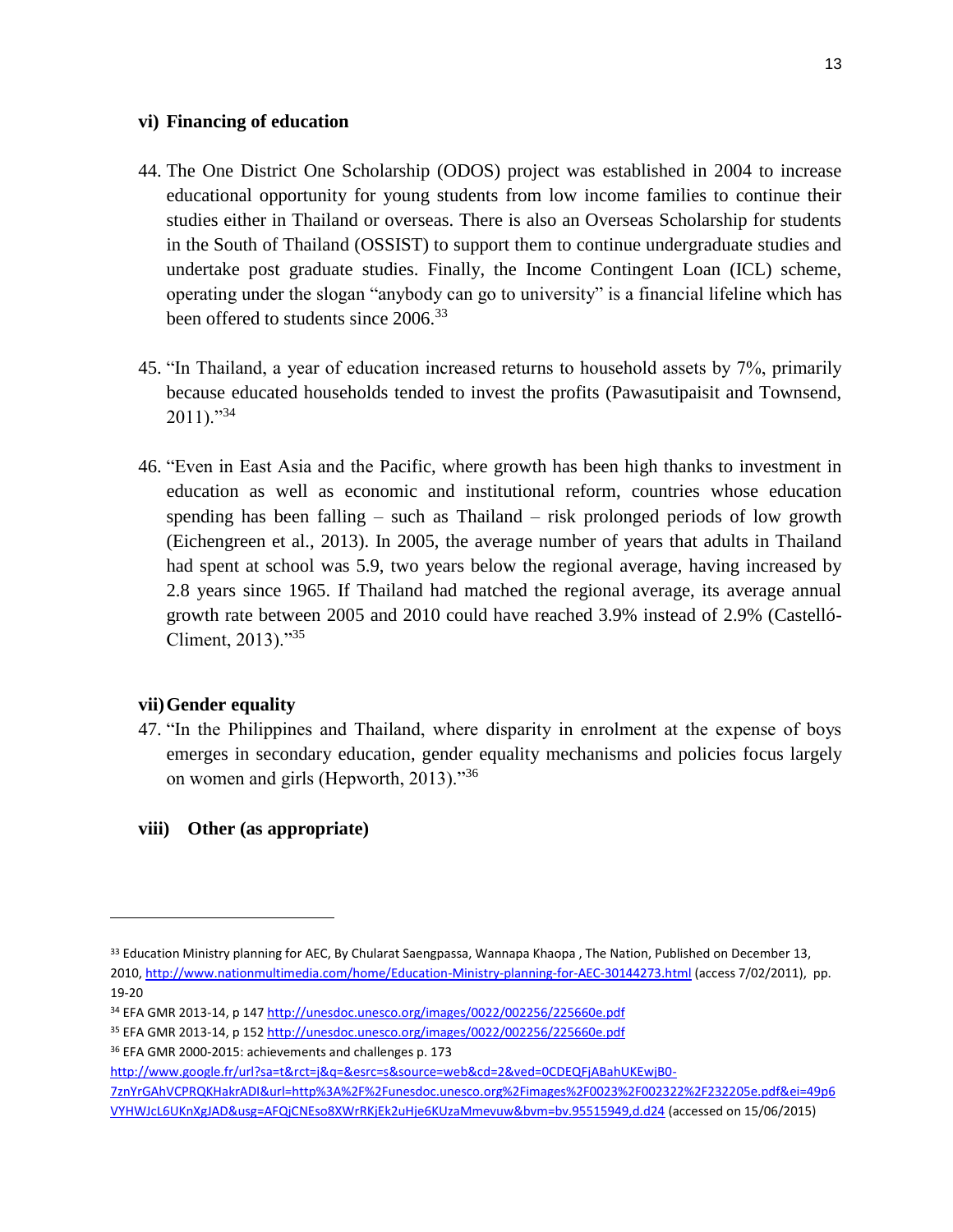48. "In Thailand, research found 56% of lesbian, gay, bisexual and transgender students had reported being bullied in the past month (UNESCO, 2014f)."<sup>37</sup>

# **2. COOPERATION**

- 49. Thailand is **not party** to the 1960 UNESCO Convention against Discrimination in Education.
- 50. Thailand did **not report** to UNESCO on the measures taken for the implementation of the 1960 UNESCO Recommendation against Discrimination in Education within the framework of the:
	- **Sixth Consultation** of Member States (covering the period 1994-1999),
	- **Seventh Consultation** of Member States (covering the period 2000-2005),
	- **Eighth Consultation** of Member States (covering the period 2006-2011).
- 51. Thailand did **not report** to UNESCO on the measures taken for the implementation of the 1974 UNESCO Recommendation concerning Education for International Understanding, Co-operation and Peace and Education relating to Human Rights and Fundamental Freedoms within the framework of the:
	- **Fourth Consultation** of Member States (covering the period 2005-2008),
	- **Fifth Consultation** of Member States (covering the period 2009-2012).
- 52. Thailand **reported** to UNESCO on the measures taken for the implementation of the 1976 UNESCO Recommendation on the Development of Adult Education within the framework of the:
	- **First Consultation** of Member States (1993),
	- **Second Consultation** of Member States (2011).
- 53. Thailand is **not party** to the 1989 UNESCO Convention on Technical and Vocational Education.

# **Freedom of opinion and expression**

# **1. CONSTITUTIONAL AND LEGISLATIVE FRAMEWORK**

 $\overline{\phantom{a}}$ 

[http://www.google.fr/url?sa=t&rct=j&q=&esrc=s&source=web&cd=2&ved=0CDEQFjABahUKEwjB0-](http://www.google.fr/url?sa=t&rct=j&q=&esrc=s&source=web&cd=2&ved=0CDEQFjABahUKEwjB0-7znYrGAhVCPRQKHakrADI&url=http%3A%2F%2Funesdoc.unesco.org%2Fimages%2F0023%2F002322%2F232205e.pdf&ei=49p6VYHWJcL6UKnXgJAD&usg=AFQjCNEso8XWrRKjEk2uHje6KUzaMmevuw&bvm=bv.95515949,d.d24)

<sup>37</sup> EFA GMR 2000-2015: achievements and challenges p. 180

[<sup>7</sup>znYrGAhVCPRQKHakrADI&url=http%3A%2F%2Funesdoc.unesco.org%2Fimages%2F0023%2F002322%2F232205e.pdf&ei=49p6](http://www.google.fr/url?sa=t&rct=j&q=&esrc=s&source=web&cd=2&ved=0CDEQFjABahUKEwjB0-7znYrGAhVCPRQKHakrADI&url=http%3A%2F%2Funesdoc.unesco.org%2Fimages%2F0023%2F002322%2F232205e.pdf&ei=49p6VYHWJcL6UKnXgJAD&usg=AFQjCNEso8XWrRKjEk2uHje6KUzaMmevuw&bvm=bv.95515949,d.d24) [VYHWJcL6UKnXgJAD&usg=AFQjCNEso8XWrRKjEk2uHje6KUzaMmevuw&bvm=bv.95515949,d.d24](http://www.google.fr/url?sa=t&rct=j&q=&esrc=s&source=web&cd=2&ved=0CDEQFjABahUKEwjB0-7znYrGAhVCPRQKHakrADI&url=http%3A%2F%2Funesdoc.unesco.org%2Fimages%2F0023%2F002322%2F232205e.pdf&ei=49p6VYHWJcL6UKnXgJAD&usg=AFQjCNEso8XWrRKjEk2uHje6KUzaMmevuw&bvm=bv.95515949,d.d24) (accessed on 15/06/2015)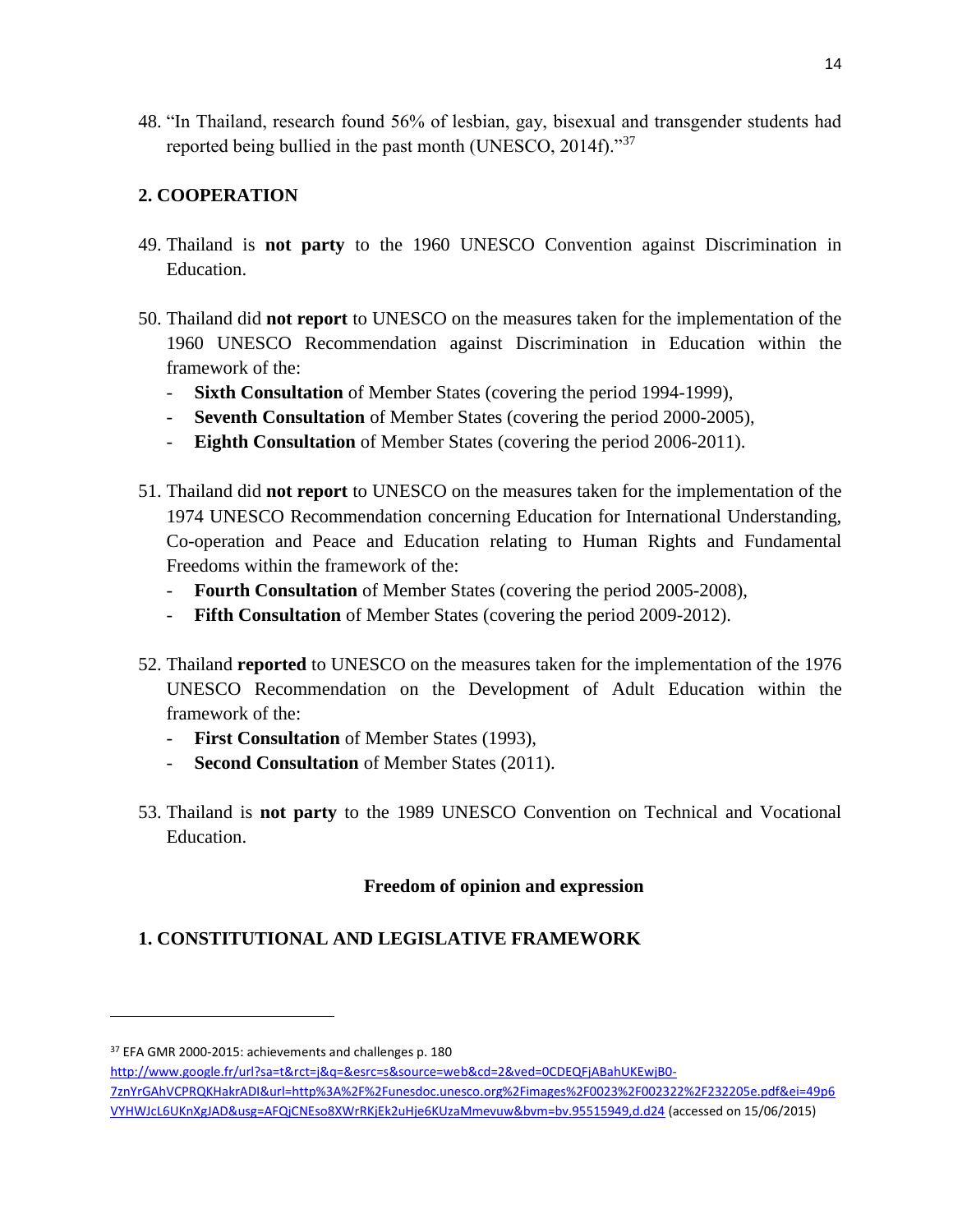- 54. The Thai Constitution is under revision by the National Reform Council that has been set by the current military government, the National Council for Peace and Order (NCPO). A referendum is planned next year.<sup>38</sup>
- 55. The Interim Constitution enacted by NCPO came into force after a military coup against the government on 22 July 2014 and replaced the 2007 Constitution. On 1 April 2015 the Martial Law was removed and replaced by the NCPO Order 3/2558 (3/2015) on Maintaining Public Order and National Security under the provision of Article 44 of the Interim Thai Constitution of July 2014. The Article 44 allows the head of the NCPO to issue any legislative, executive or judicial order.
- 56. The NCPO has passed several Announcements that restrict reporting and broadcasting of information deemed against the NCPO or threatening the national security.<sup>39</sup> As long as the referendum of the constitution is pending, these proclamations are the only legal base for media issues.

# **2. MEDIA SELF-REGULATION**

57. There are journalists unions active in Thailand, the biggest are the Thai Journalists Association and the Thai Broadcast Journalists Association. <sup>40</sup> Besides, there are the National Press Council of Thailand and the News Broadcasting Council that serve as selfregulatory bodies.<sup>41</sup>

## **3. SAFETY OF JOURNALISTS**

58. UNESCO has counted the killing of six journalists in Thailand since 2008. The Government is urged to investigate the cases of killed journalists, and to voluntarily report on the status of judicial follow-up to UNESCO. For all cases so far no response has been received. The Government may wish to consider taking advantage of the UN Plan of

 $\overline{a}$ 

<sup>38</sup> UNESCO field office Thailand.

<sup>&</sup>lt;sup>39</sup> See the Announcements 79, 97 and 103: NCPO Announcement No. 97 prohibits criticism of the NCPO's operations, NCPO members and related officials, covers print, broadcast, electronic and online media. The NCPO prohibits interviews with scholars, former government officials or former employees of courts, judicial offices and independent organizations who give opinions in a manner that may cause or worsen conflicts, distort information, confuse society or lead to the use of violence. Furthermore, the NCPO prohibits dissemination of false information or state confidential information in any form. The order also prohibits publicity of information that is deemed an insult to the monarchy or any person, a threat to national security and incitement to use violence that can cause fear, as well as mobilization of people for an anti-NCPO activity. The announcement also requires the media to disseminate information issued by the NCPO. NCPO Announcement No.103 amended Announcement No.97, clarifying the prohibition on all forms of criticism of the NCPO's actions, targeting criticisms made with "malice" and "false information" that "aim to discredit" the NCPO.

<sup>&</sup>lt;sup>40</sup> See their website: [http://www.tja.or.th/index.php?option=com\\_content&view=article&id=2568:thai-journalists](http://www.tja.or.th/index.php?option=com_content&view=article&id=2568:thai-journalists-association-tja&catid=133:2011-03-25-09-28-42&Itemid=76)[association-tja&catid=133:2011-03-25-09-28-42&Itemid=76.](http://www.tja.or.th/index.php?option=com_content&view=article&id=2568:thai-journalists-association-tja&catid=133:2011-03-25-09-28-42&Itemid=76)

<sup>41</sup> See its website : [www.presscouncil.or.th.](http://www.presscouncil.or.th/)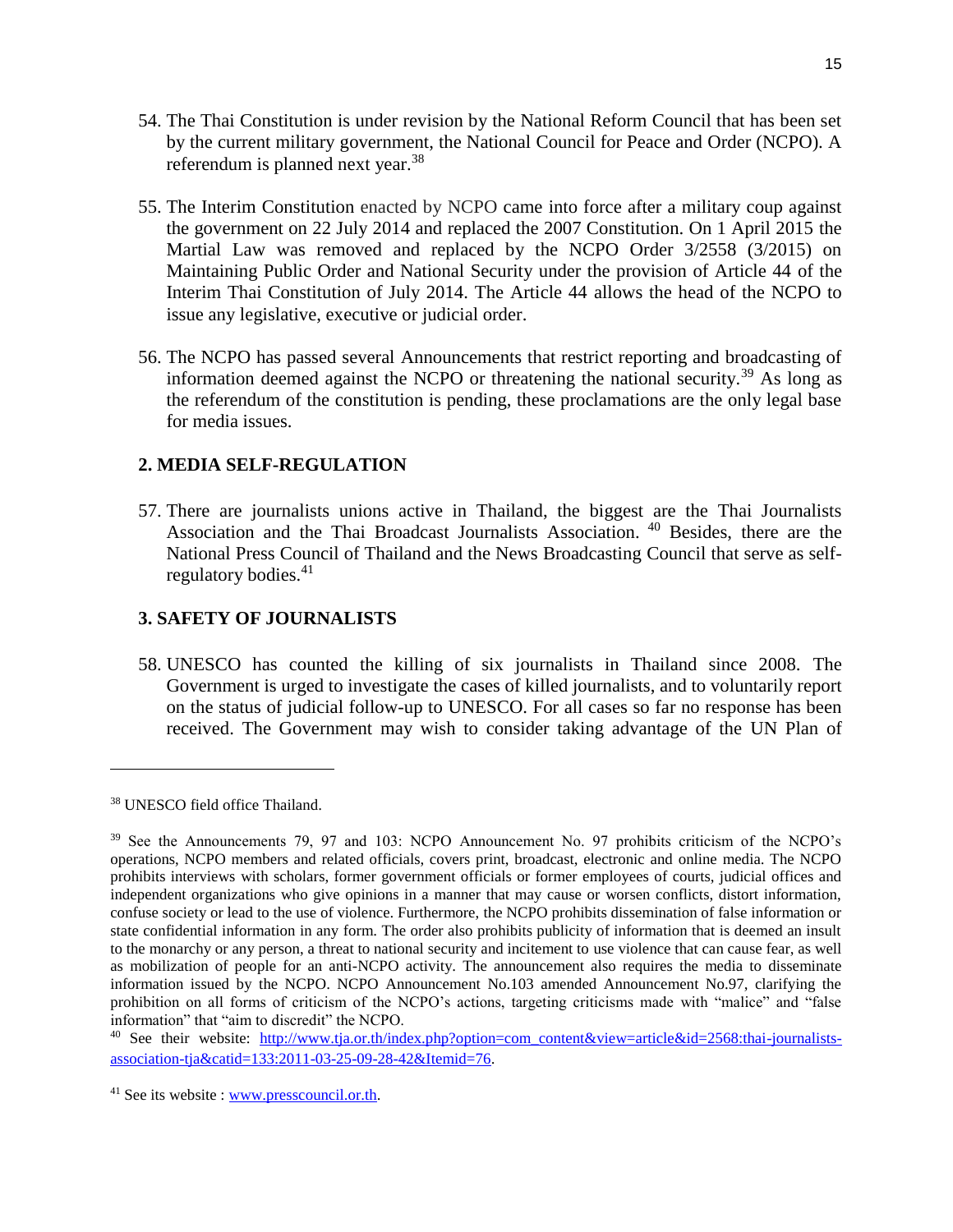Action on the Safety of Journalists and the Issue of Impunity as a means to strengthen protection of journalists and freedom of expression.

# **3. RECOMMENDATIONS**

- 59. **Recommendations made within the framework of the first cycle of the Working Group on the Universal Periodic Review, considered on (please check the date on the following** web site: **[http://www.ohchr.org/EN/HRBodies/UPR/Pages/Documentation.aspx\)](http://www.ohchr.org/EN/HRBodies/UPR/Pages/Documentation.aspx)**
- 60. 88. The recommendations formulated during the interactive dialogue and listed below enjoy the support of Thailand:
	- i. 88.9. Continue to develop the capacities of institutions working with persons with disabilities, including educational and health institutions (Saudi Arabia);
	- ii. 88.14. Continue to promote human rights education, training and capacity building (Philippines);
	- iii. 88.15. Develop and implement plans and strategies to raise awareness about human rights, including at the local and community levels, and provide human rights training and education for Government officials in particular law enforcement officials (Egypt);
	- iv. 88.38. Take effective measures to improve access by all prisoners to legal advice, health and education services (Austria);
	- v. 88.49. Take capacity-building measures to strengthen the response of law enforcement authorities on human trafficking, including, inter alia, through the increase of budget and the appropriate training of personnel (Japan);
	- vi. 88.84. Continue with its efforts to promote and protect the right to work, the right to health and the right to education of its people in order to maintain an adequate standard of living for all (Brunei Darussalam);
	- vii. 88.85. Continue its on-going positive efforts for the promotion and protection of economic, social and cultural rights, and especially the priority given to health and education (Cuba);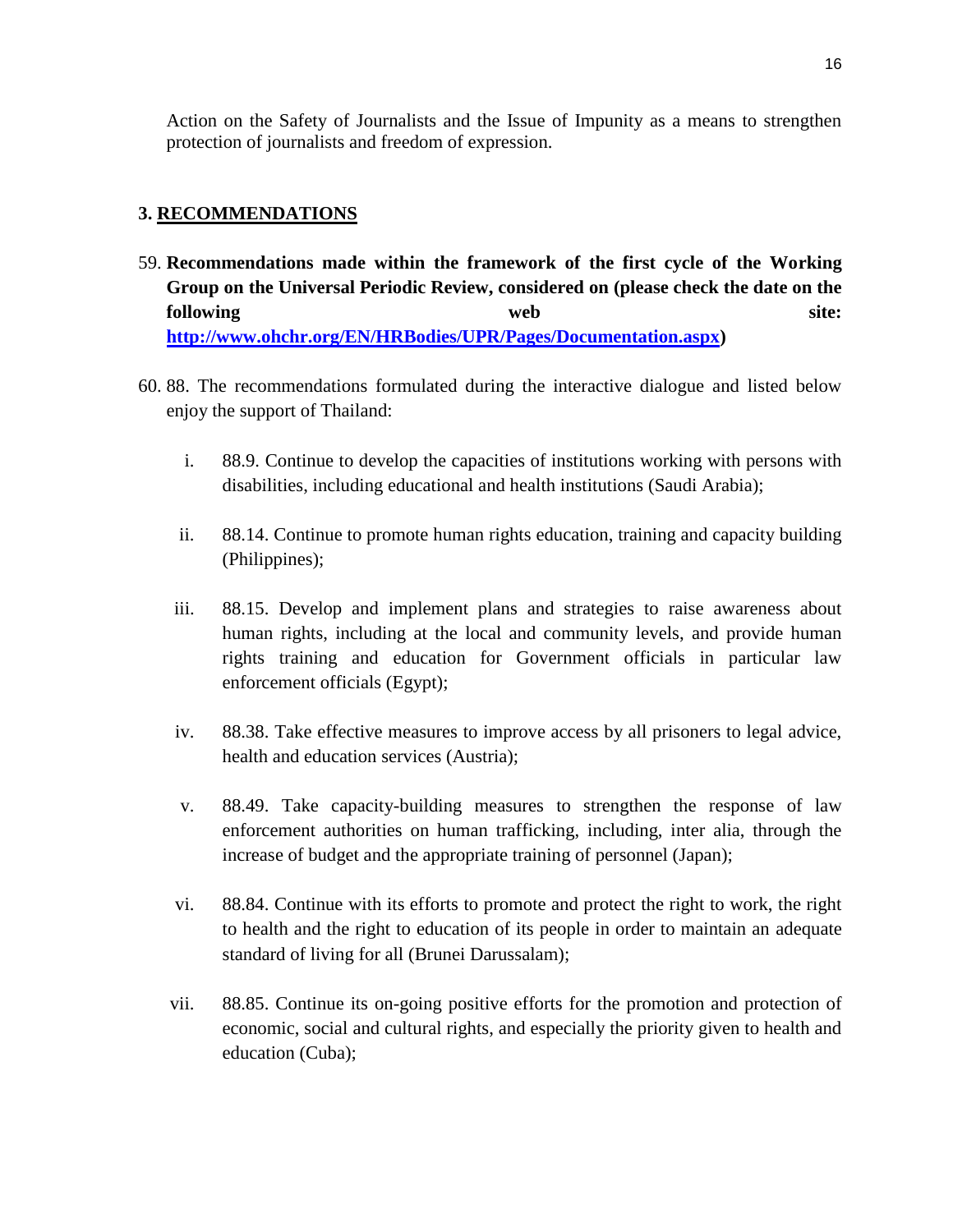- viii. 88.86. Ensure equal access to education, social security, health care and economic opportunities for women, including Muslim women and women entering early marriages (Slovenia);
- ix. 88.91. Continue enhancing the quality of the access to education, including equal access to education for all children (Sri Lanka);
- x. 88.92. Continue efforts to strengthen the right of education for all, focusing on poor populations in rural and distant areas (Saudi Arabia);
- xi. 89.38. Prohibit corporal punishment of children in all settings (Slovenia);
- xii. 89.65. Apply a comprehensive sexual and reproductive health and rights approach to guarantee access of all sex workers, as well as their clients and clients' spouses and partners, to adequate health services and sexual education (Finland);
- 61. The following recommendation enjoys the support of Thailand, in part:
	- i. 89.36. Adopt all necessary measures to eradicate the abuse and sexual exploitation of children, corporal punishment, the recruitment of children by armed groups and to combat the worst forms of child labour (Uruguay);
	- ii. As a State Party to the CRC, Thailand is committed to eradicating corporal punishment as well as the abuse and sexual exploitation of children, and to combatting the worst forms of child labour. However, Thailand is unable to accept the part of this recommendation to eradicate the recruitment of children by armed groups. While we are committed to protecting children from all forms of exploitation, we cannot agree to this phrase as we do not recognize the existence of armed groups within our territory.
- 62. Analysis:

Thailand has achieved compulsory universal primary education and took steps toward early childhood care and education (National Scheme of Education 2002-2016) as well as awareness raising campaigns. Thailand has taken measures in order to develop a more inclusive education: Welfare Schools (disadvantaged students), Border Patrol Police Schools (children living in remote areas), a wider use of local languages, "inclusive schools" (children with disabilities), create an alternative for all people not in a position to attend formal schooling (Nation EFA Action Plan to run parallel to the National Education Plan 2002-2016 for as prison inmates, street children and Thai nationals living abroad) with an overall special focus for vocational and skills development (Second Decade of Education Reform 2009-2018). Thailand also developed a Child-Friendly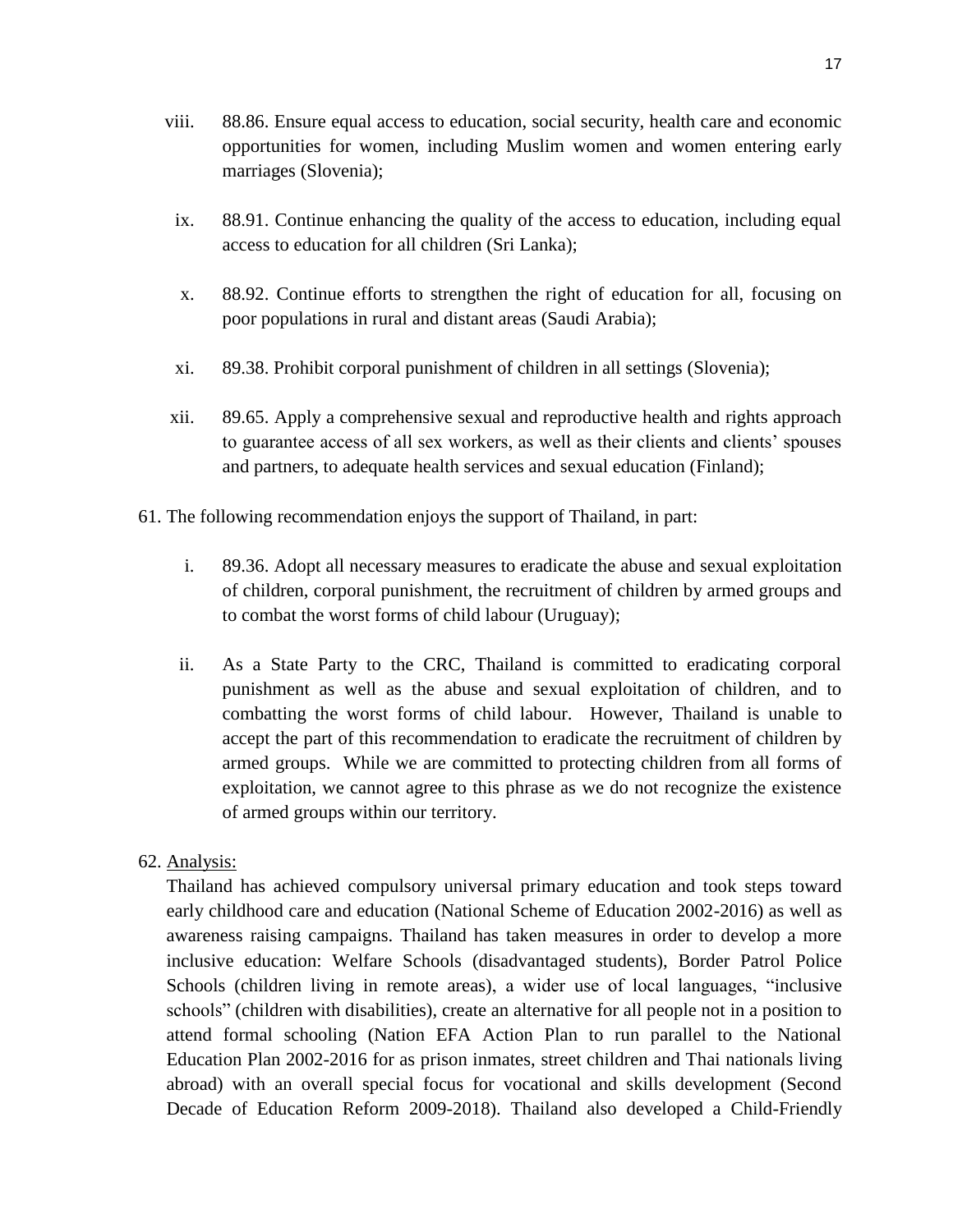Schools Project to improve the quality of the learning environment. According to available information, many schools remain inadequate to serve students with physical disabilities. Moreover, refugee children are still widely left out of the educational system and the LGBT community faces violence in schools.

# 63. Specific Recommendations:

- 1. Thailand should be strongly encouraged to ratify the UNESCO Convention against Discrimination in Education.
- 2. Thailand should be strongly encouraged to submit state reports for the periodic consultations of UNESCO's education related standard-setting instruments.
- 3. Thailand should be strongly encouraged to continue implementing policies and measures in order to further develop an inclusive education, in particular for children with disabilities and non-nationals and combatting discriminations in education.
- 4. Thailand should be encouraged to continue its effort to include human rights education in the school curricula.
- 5. Thailand should be encouraged to continue working toward financing education to meet the need of the educational system and improve the learning environment.

#### **Cultural Rights**

- 64. **Thailand** is encouraged to ratify the Convention for the Safeguarding of the Intangible Cultural Heritage (2003) and the Convention on the Protection and Promotion of the Diversity of Cultural Expressions (2005). UNESCO's cultural conventions promote access to and participation in cultural heritage and creative expressions and, as such, are conducive to implementing the right to take part in cultural life as defined in article 27 of the Universal Declaration of Human Rights and article 15 of the International Covenant on Economic, Social and Cultural Rights. In doing so, Thailand is encouraged to facilitate the participation of communities, practitioners, cultural actors and NGOs from the civil society as well as vulnerable groups (minorities, indigenous peoples, migrants, refugees, young peoples and peoples with disabilities), and to ensure that equal opportunities are given to women and girls to address gender disparities.
- 65. As a State Party to the Convention concerning the Protection of the World Cultural and Natural Heritage (1972), Thailand is encouraged to fully implement the relevant provisions that promote access to and participation in cultural heritage and creative